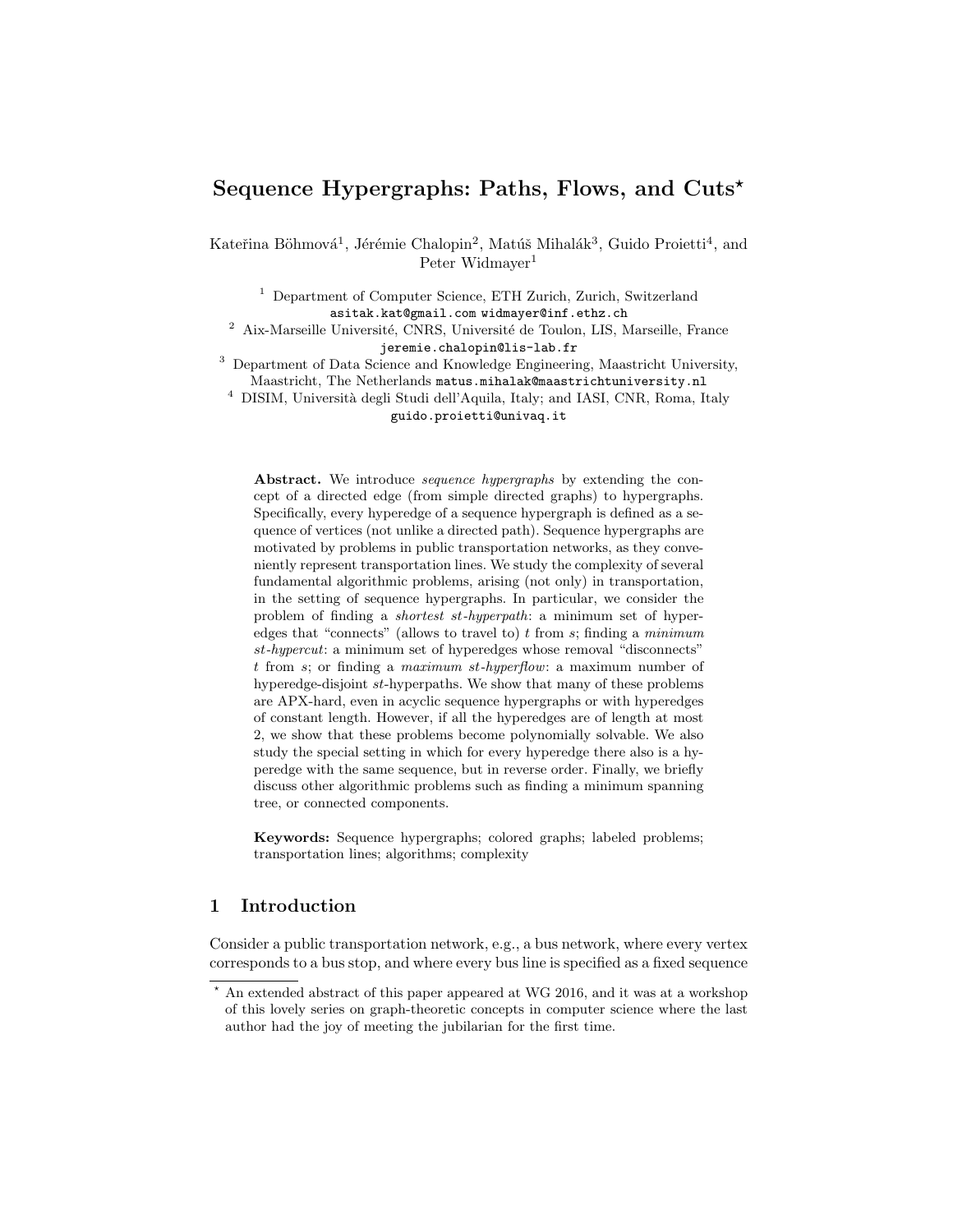

Fig. 1. A bus line (actually, the career path of the jubilarian) in a transportation network, and the corresponding hyperedge.

of bus stops. One can travel in the network by taking a bus and then following the stops in the order that is fixed by the corresponding bus line. See Fig. 1 for an illustration. Note that we think of a line as a sequence of stops in one direction only, since there might be one-way streets or other obstacles that cause that the bus can travel the stops in a single direction only. Then, interesting questions arise: How can one travel from s to t using the minimum number of lines? How many lines must break down, so that  $t$  is not reachable from  $s$ ? Are there two ways to travel from s to t that both use different lines?

These kinds of questions are traditionally modeled and studied by algorithmic graph theory, but no model appears to capture all the necessary aspects of the problems above. We propose the following very natural way to extend the concept of directed graphs to hypergraphs.

A hypergraph  $\mathcal{H} = (\mathcal{V}, \mathcal{E})$  with an ordering of the vertices of every hyperedge is called a *sequence hypergraph*. Formally, the sequence hypergraph  $H$  consists of the set of vertices  $V = \{v_1, v_2, \ldots, v_n\}$ , and the set of *(sequence) hyperedges*  $\mathcal{E} = \{E_1, E_2, \ldots, E_k\}$ , where each hyperedge  $E_i = (v_{i_1}, v_{i_2}, \ldots, v_{i_l})$  is defined as a sequence of vertices without repetition. We remark that this definition substantially differs from the commonly used definition of directed hypergraphs [1, 2, 14], where each directed hyperedge is a pair (From, To) of disjoint subsets of  $V$ . We note that the order of vertices in a sequence hyperedge does not imply any order of the same vertices in other hyperedges. Furthermore, the sequence hypergraph does not impose any global order on V.

There is another way to look at sequence hypergraphs coming from our motivation in transportation. For a sequence hypergraph  $\mathcal{H} = (\mathcal{V}, \mathcal{E})$ , we construct a directed colored multigraph  $G = (V, E, c)$  as follows. The set of vertices V is identical to V, and for a hyperedge  $E_i = (v_{i_1}, v_{i_2}, \ldots, v_{i_l})$  from  $\mathcal{E}$ , the multigraph G contains  $l-1$  edges  $(v_{i_j}, v_{i_{j+1}})$  for  $j = 1, \ldots, l-1$ , all colored with color  $c(E_i)$ , with  $c(E_i) \neq c(E_{i'})$  for  $i \neq i'$ . Therefore, each edge of G is colored by one of the  $k = |\mathcal{E}|$  different colors  $\mathcal{C} = \{c(E_1), c(E_2), \ldots, c(E_k) | E_i \in \mathcal{E}\}\)$ . Clearly, the edges of each color form a directed path in  $G$ . We refer to  $G$  as the *underlying colored graph* of  $H$ . We denote by m the number of edges of  $G$ .

In this article, we study several standard graph-algorithmic problems in the setting of sequence hypergraphs. In particular, we consider the problem of finding a shortest st-hyperpath: an st-path that uses the minimum number of sequence hyperedges; the problem of finding a *minimum st-hypercut*: an *st*-cut that uses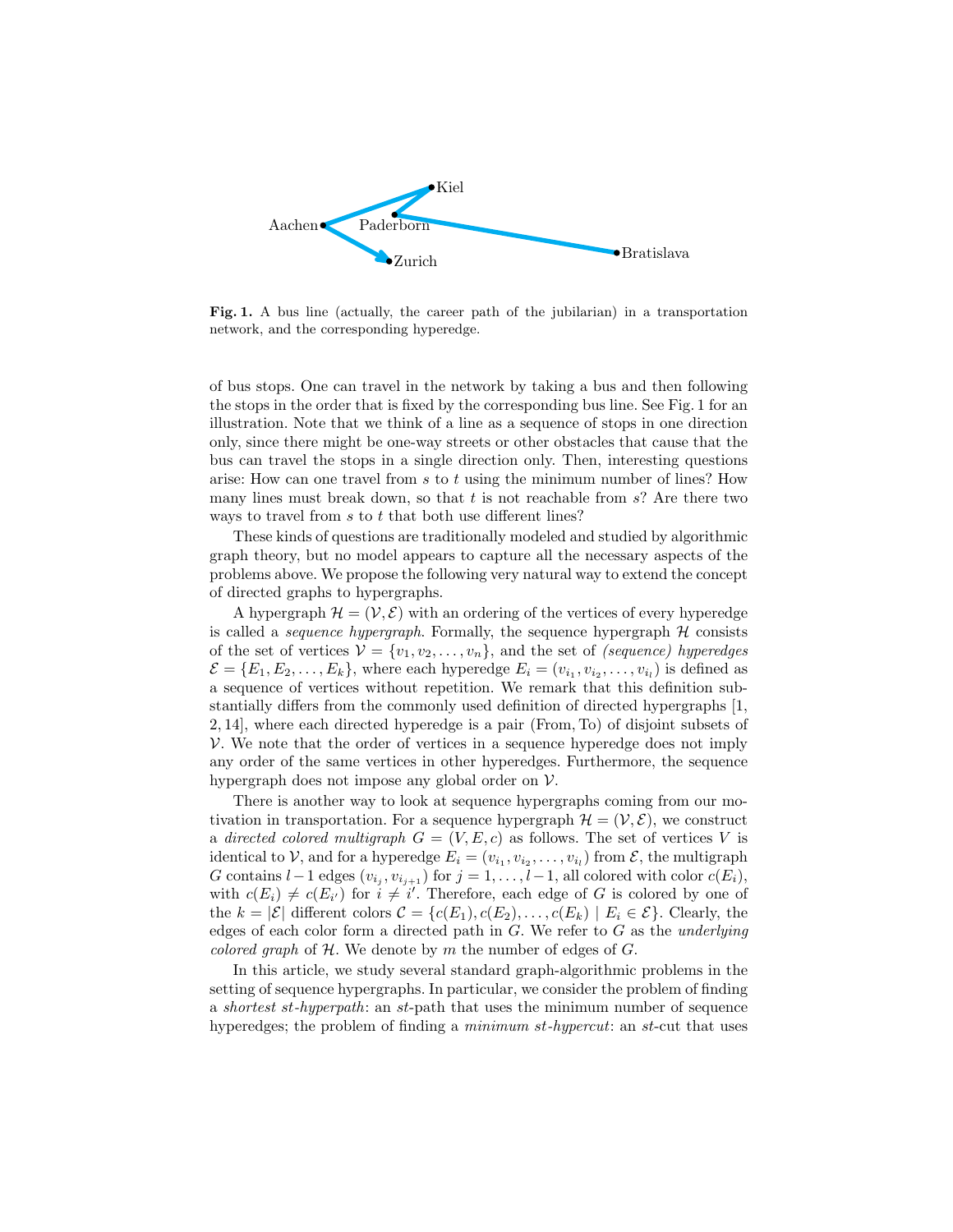Table 1. Summary of the complexities admitted by some classic problems in the setting of colored (labeled) graphs and sequence hypergraphs. The last row indicates whether the sizes of the maximum st-flow and the minimum st-cut equal in the considered setting. The cells in gray show our contribution.

|                        | Colored/Labeled Graphs |        | Sequence Hypergraphs      |          |          |                                  |
|------------------------|------------------------|--------|---------------------------|----------|----------|----------------------------------|
|                        | General                | Span 1 | General                   |          |          | Acyclic Backward Length $\leq 2$ |
| Shortest st-path       | $APX$ -hard            |        | $APX$ -hard               |          |          |                                  |
| Minimum st-cut         | $APX$ -hard            |        | APX-hard APX-hard NP-hard |          |          | P                                |
| Maximum st-flow        | $APX$ -hard            |        | APX-hard APX-hard NP-hard |          |          | P                                |
| MaxFlow-MinCut Duality | $\times$               |        | $\times$                  | $\times$ | $\times$ |                                  |

the minimum number of sequence hyperedges; and the problem of finding a maximum st-hyperflow: a maximum number of hyperedge-disjoint st-hyperpaths.

We show that the shortest  $st$ -hyperpath is NP-hard to approximate within a factor of  $(1 - \varepsilon) \ln n$ , for any  $\varepsilon > 0$ , in general sequence hypergraphs, but can be found in polynomial time if the given sequence hypergraph is acyclic (Section 3). On the other hand, we show that both maximum st-hyperflow and minimum st-hypercut are APX-hard to find even in acyclic sequence hypergraphs (Sections 4 and 5). We then consider sequence hypergraphs with sequence hyperedges of constant length, where the length of a hyperedge is the number of its vertices minus one. We note that the shortest st-hyperpath problem remains hard to approximate even with hyperedges of length at most 5, and we show that the maximum st-hyperflow problem remains APX-hard even with hyperedges of length at most 3. On the other hand, we show that if all the hyperedges are of length at most 2, all 3 problems become polynomially solvable (Section 6). We also study the complexity in a special setting in which for each hyperedge there also is a hyperedge with the same sequence, but in the opposite direction. We show that the shortest st-hyperpath problem becomes polynomially solvable, but both maximum st-hyperflow and minimum st-hypercut are NP-hard to find also in this setting, and we give a 2-approximation algorithm for the minimum sthypercut problem (Section 7). Finally, we briefly study the complexity of other algorithmic problems, namely, finding a minimum spanning tree, or connected components, in sequence hypergraphs (Section 8). For a summary of the results see Table 1. The table also shows known results for the related labeled graphs (discussed below). The result on the APX-hardness of the shortest st-hyperpath problem (Theorem 1) appeared also, in a different context, in [4].

#### 2 Related Work

Recently, there has been a lot of research concerning optimization problems in (multi)graphs with colored edges, where the cost of a solution is measured by the number of colors used, e.g., one may ask for an  $st$ -path using the minimum number of colors. The motivation comes from applications in optical or other communication networks, where a group of links (i.e., edges) can fail simultane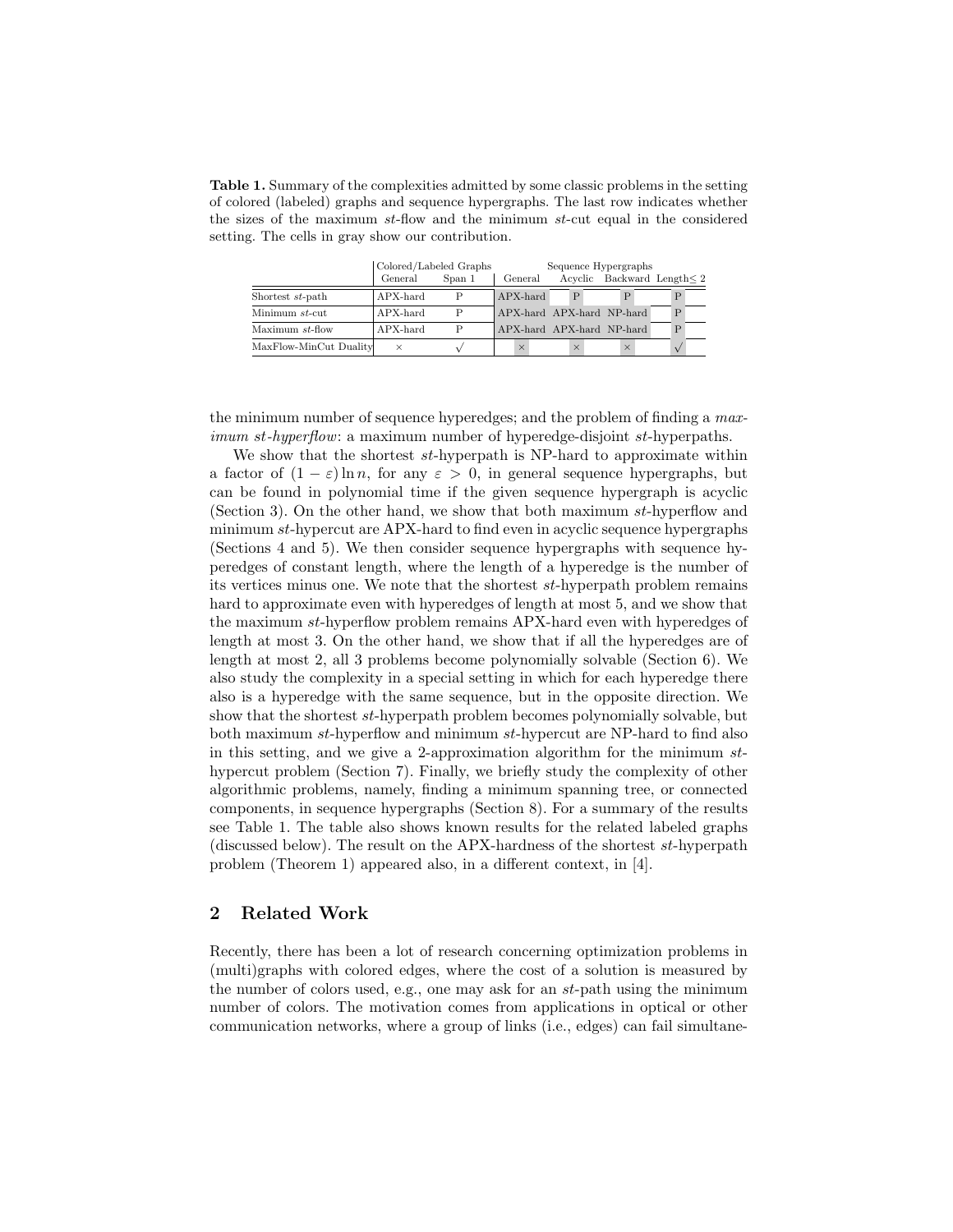ously and the goal is to find resilient solutions. Similar situations may occur in economics, when certain commodities are sold (and priced) in bundles.

Formally, colored graphs or labeled graphs are (mostly undirected) graphs where each edge has one color, and in general there is no restriction on a set of edges of the same color. Note that some of the studies consider a slightly different definition of colored graphs, where to each edge a set of colors is associated instead of a single color. Since the computational complexity of some problems may differ in the two models, the transformations between the two models have been investigated [8].

The *minimum label path* problem, which asks for an  $st$ -path with a minimum number of colors, is NP-hard and hard to approximate [5–7, 16, 17, 22]. The 2 label disjoint paths problem, which asks for a pair of st-paths such that the sets of colors appearing on the two paths are disjoint, is NP-hard [18]. The minimum label cut problem, which asks for a set of edges with a minimum number of colors that forms an  $st$ -cut, is NP-hard and hard to approximate  $[7, 23]$ . The minimum label spanning tree problem, which asks for a spanning tree using edges of minimum number of colors, is NP-hard and hard to approximate [17, 20].

Hassin et al. [17] give a  $log(n)$ -approximation algorithm for the minimum label spanning tree problem and a  $\sqrt{n}$ -approximation algorithm for the minimum label path problem, where  $n$  is the number of vertices of the input colored graph. Zhang et al. [23] give a  $\sqrt{m}$ -approximation algorithm for the minimum label cut problem, where  $m$  is the number of edges of the input colored graph. Fellows et al. [13] study the parameterized complexity of minimum label problems. Coudert et al. [7, 8] consider special cases when the span is 1, i.e., each color forms a connected component; or when the graph has a star property, i.e., the edges of every color are adjacent to one vertex.

Note that since most of these results consider undirected labeled graphs, they provide almost no implications on the complexity of similar problems in the setting of sequence hypergraphs. In our setting, not only we work with *directed* labeled graphs, but we also require edges of each color to form a directed path, which implies a very specific structure that, to the best of our knowledge, has not been considered in the setting of labeled graphs.

On the other hand, we are not the first to define hypergraphs with hyperedges specified as sequences of vertices. However, we are not aware of any work that would consider and explore this type of hypergraphs from an algorithmic graph theory point of view. In fact, mostly, these hypergraphs are taken merely as a tool, convenient to capture certain relations, but they are not studied further. We shortly list a few articles where sequence hypergraphs appeared, but we do not give details, since there is very little relation to our area of study. Berry et al. [3] introduce and describe the basic architecture of a software tool for (hyper)graph drawing. Wachman et al. [21] present a kernel for learning from ordered hypergraphs, a formalization that captures relational data as used in Inductive Logic Programming. Erdős et al. [12] study Sperner-families and as an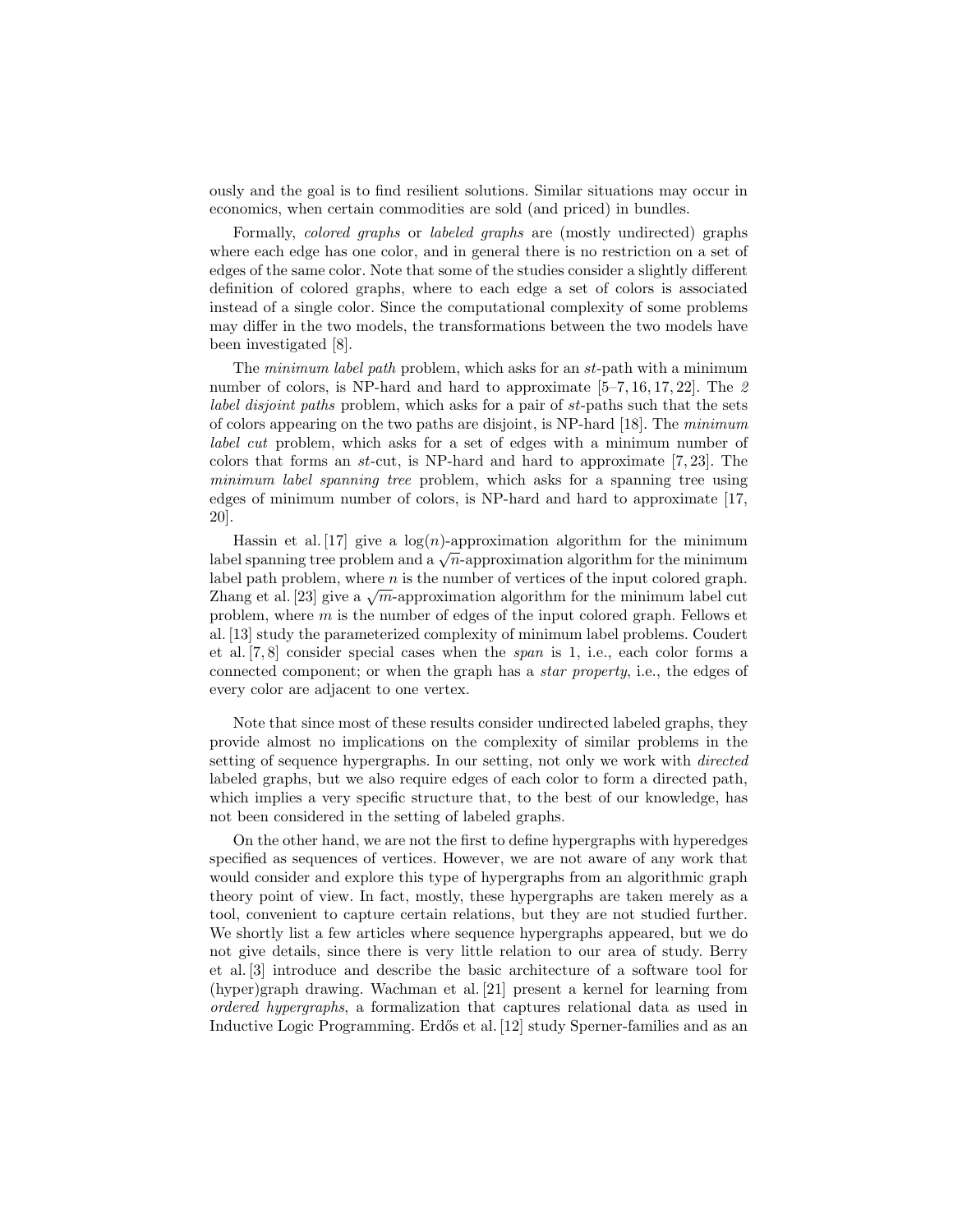

Fig. 2. In both figures, the green-dotted curve and the red solid curve depict two sequence hyperedges. a) The length of the  $st$ -hyperpath is 2, but the number of switches is 7. b) The st-hyperpath consists of two sequence hyperedges that also form a hypercycle.

application of a derived result they study the maximum number of edges of a so-called directed Sperner-hypergraph.

#### 3 On the Shortest st-Hyperpath

In this section, we consider the shortest st-hyperpath problem in general sequence hypergraphs and in acyclic sequence hypergraphs.

**Definition 1** (st-hyperpath). Let s and t be two vertices of a sequence hypergraph  $\mathcal{H} = (\mathcal{V}, \mathcal{E})$ . A set of hyperedges  $P \subseteq \mathcal{E}$  forms a hyperpath from s to t if the underlying (multi)graph G' of the subhypergraph  $\mathcal{H}' = (\mathcal{V}, P)$  contains an st-path, and P is minimal with respect to inclusion. We call such an st-path an underlying path of  $P$ . The length of an st-hyperpath  $P$  is defined as the number of hyperedges in P. The number of switches of an st-hyperpath P is the minimum number of changes between the hyperedges of  $P$ , when following any underlying st-path of P.

We note that each hyperpath may have multiple underlying paths. Also note that, even though the number of switches of an st-hyperpath P gives an upper bound on the length of  $P$ , the actual length of  $P$  can be much smaller than the number of switches of  $P$  (see Figure 2a).

Proposition 1. Given a sequence hypergraph, and two vertices s and t, an sthyperpath minimizing the number of switches can be found in polynomial time.

Such an st-hyperpath can be found, e.g., by a modified Dijkstra algorithm (starting from s, following the outgoing sequence hyperedges and for each vertex storing the minimum number of switches necessary to reach it).

Conversely, we show that finding a shortest st-hyperpath (minimizing the number of hyperedges) is hard to approximate. On the other hand, if the given sequence hypergraph is acyclic, we show that the shortest st-hyperpath problem becomes polynomially solvable.

**Definition 2** (acyclic sequence hypergraph). A set of hyperedges  $O \subseteq \mathcal{E}$ forms a hypercycle, if there are two vertices  $a \neq b$  such that O contains both a hyperpath from a to b, and a hyperpath from b to a. A sequence hypergraph without hypercycles is called acyclic.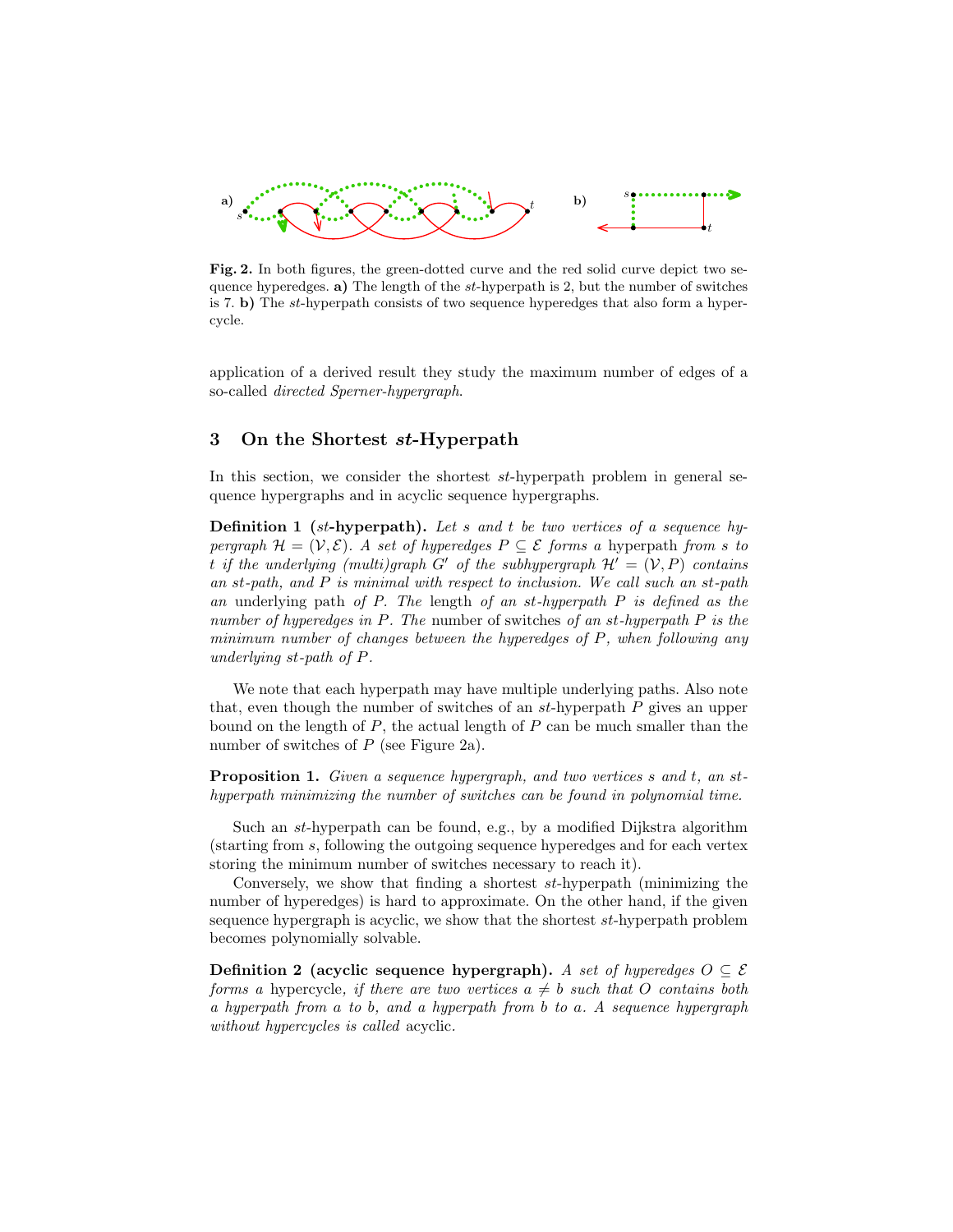

Fig. 3. Finding a shortest st-hyperpath is at least as hard as the minimum set cover problem.

Observe that an st-hyperpath may also be a hypercycle (see Figure 2b).

**Definition 3** (edges of a hyperedge). Let  $E = (v_1, v_2, \ldots, v_k)$  be a hyperedge of a sequence hypergraph H. We call the set of directed edges  $\{e_i = (v_i, v_{i+1}) | i =$  $1, \ldots, k-1$ } the edges of E. The edges of E are exactly the edges of color  $c(E)$ in the underlying colored graph of  $H$ . The length of a hyperedge is defined as the number of its edges (which is the number of its vertices minus one).

For a fixed order  $V^O = (v_1, v_2, \dots, v_n)$  of vertices  $\mathcal V$ , an edge e of a hyperedge E is called a forward edge with respect to  $V^O$  if its orientation agrees with the order  $V^O$ . Similarly, e is a backward edge if its orientation disagrees with  $V^O$ .

Theorem 1. Finding a shortest st-hyperpath in sequence hypergraphs is NPhard to approximate within a factor of  $(1-\varepsilon)$  ln n for any  $\varepsilon > 0$ , unless  $P = NP$ . The problem remains APX-hard even if every hyperedge has length at most 5.

Proof. We construct an approximation-preserving reduction from the set cover problem. The reduction is similar to that presented in [22] for the minimum label path problem in colored graphs. An instance  $I = (X, S)$  of the set cover problem is given by a ground set  $X = \{x_1, \ldots, x_n\}$ , and a family of its subsets  $S = \{S_1, \ldots, S_m\}$ . The goal is to find a smallest subset  $S' \subseteq S$  such that the union of the sets in  $\mathcal{S}'$  contains all elements from X. The set cover problem is known to be NP-hard to approximate within a factor of  $(1 - \epsilon) \ln n$ , unless  $P = NP$  [10]. Moreover, if each subset of S is of size at most 3, the problem remains APX-hard [9].

From I we construct a sequence hypergraph  $\mathcal{H} = (\mathcal{V}, \mathcal{E})$  as follows (cf. Figure 3 along with the construction). The set of vertices  $V = \{v_0, v_1, \ldots, v_n\}$ contains one vertex  $v_i$  for each element  $x_i$  of the ground set X, plus one additional vertex  $v_0$ . Let  $V^O$  be the order of vertices in V naturally defined by their indices. The set of sequence hyperedges  $\mathcal{E} = \{E_1, \ldots, E_m\}$  contains one hyperedge for each set in S. For a set  $S_i \in \mathcal{S}$ , consider the set of vertices that correspond to the elements in  $S_i$  and order them according to  $V^O$ , to obtain a sequence  $Q = (v_{i_1}, v_{i_2}, \dots, v_{i_r})$ , where  $i_1 < i_2 < \dots < i_r$ . First, let us consider the simplest case where none of the  $v_{i_j}$  and  $v_{i_{j+1}}$  (for  $j = 1, \ldots, r-1$ ) are consecutive in the order  $V^O$ , that is,  $i_j + 1 \neq i_{j+1}$ . Then the sequence of the hyperedge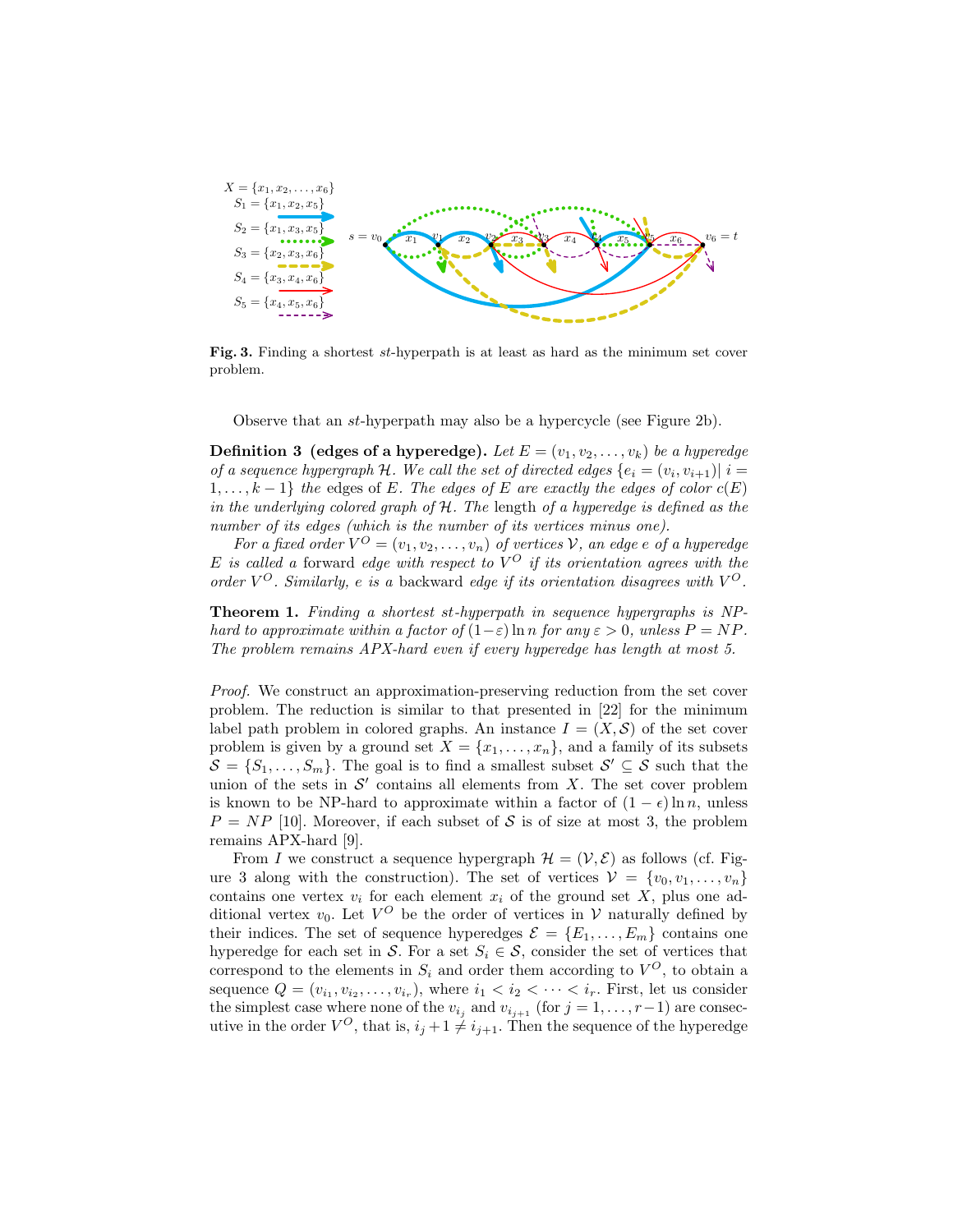$E_i$  corresponding to  $S_i$  is  $(v_{i_r-1}, v_{i_r}, v_{i_{(r-1)}-1}, v_{i_{(r-1)}}, \ldots, v_{i_1-1}, v_{i_1})$  (e.g., the hyperedge corresponding to  $S_2$  in Figure 3). In other words,  $E_i$  consists of forward edges: one forward edge  $(v_{i_j-1}, v_{i_j})$  for each  $v_{i_j}$  in  $Q$ ; and backward edges that connect the forward edges in the order opposite to Q. Now, for the more general case, if for some j,  $v_{i_j}$  and  $v_{i_{j+1}}$  are consecutive vertices with respect to  $V^O$ , i.e.,  $i_j + 1 = i_{j+1}$ , the sequence constructed as above would contain vertices repeatedly, which is not allowed (each sequence hyperedge has to be mapped to a path in the underlying graph). To avoid this, we construct  $E_i$  as follows. For simplicity of the explanation, instead of describing the sequence of the hyperedge, we specify  $E_i$  by listing the edges of the hyperedge and the path to which  $E_i$  is mapped. The hyperedge  $E_i$  consists of the same forward edges as before: one forward edge  $(v_{i_j-1}, v_{i_j})$  for each  $v_{i_j}$  in  $Q$ . Whenever two or more vertices of Q are consecutive in  $V^{\bullet}$ , their corresponding forward edges form a path. Clearly, the forward edges of  $E_i$  then determine a set of (non-overlapping) paths  $p_1, p_2, \ldots, p_{r'}$  (uniquely ordered according to  $V^O$ ). The backward edges of  $E_i$  then connect these paths in the order opposite to  $V^O$  into a single path (which specifies  $E_i$ ). In particular, the last vertex of  $p_{r'}$  connects to the first vertex of  $p_{r'-1}$ , the last vertex of  $p_{r'-1}$  connects to the first vertex of  $p_{r'-2}, \ldots$ , and the last vertex of  $p_2$  connects to the first vertex of  $p_1$ .

Note that the length of each sequence hyperedge  $E_i$  is bounded by  $2|S_i|-1$ , where  $|S_i|$  is the size of the set  $S_i \in \mathcal{S}$  corresponding to  $E_i$ . This follows from the fact that  $E_i$  consists of  $|S_i|$  forward edges and at most  $|S_i| - 1$  backward edges to connect the forward edges. In particular, if each subset of  $\mathcal S$  is of size at most 3, all the hyperedges are of length at most 5.

We set the source vertex s to  $v_0$ , and the target vertex t to  $v_n$ , and we show that a shortest st-hyperpath in  $H$  of length k provides a minimum set cover for I of the same size, and vice versa. First, notice that all the forward edges (with respect to  $V^O$ ) of the hyperedges in  $\mathcal E$  are of the form  $(v_i, v_{i+1})$  for some  $i = 0, \ldots, n - 1$ . Together with the fact that t is smaller than s in the order  $V^O$ , it follows that any path from s to t in the underlying graph of  $\mathcal H$ goes via all the vertices, in the order  $V^O$ . Thus, there is an underlying path p of the shortest st-hyperpath  $P$  in  $H$ , such that  $p$  does not use any backward edges of the hyperedges in  $\mathcal{E}$ . Clearly, by choosing a hyperedge  $E_i$  into the  $st$ -hyperpath  $P$ , one also chooses its forward edges and this way "covers" some sections of the underlying path of P. Since there is a one-to-one mapping between the hyperedges in  $\mathcal E$  and the sets in  $\mathcal S$ , by finding an st-hyperpath P of length  $k$ , one finds a set cover of size k for the given instance. On the other hand, each set cover of size  $k$  can be mapped, using the same direct one-to-one mapping in the opposite direction, to an  $st$ -hyperpath of length  $k$ .

Thus, the described reduction is approximation-preserving. By reducing from the general set cover problem we obtain the first part of the claim, and by reducing from the set cover problem with all subsets of size at most 3 we obtain the second part of the claim.  $\Box$ 

We complement the hardness result with a positive one.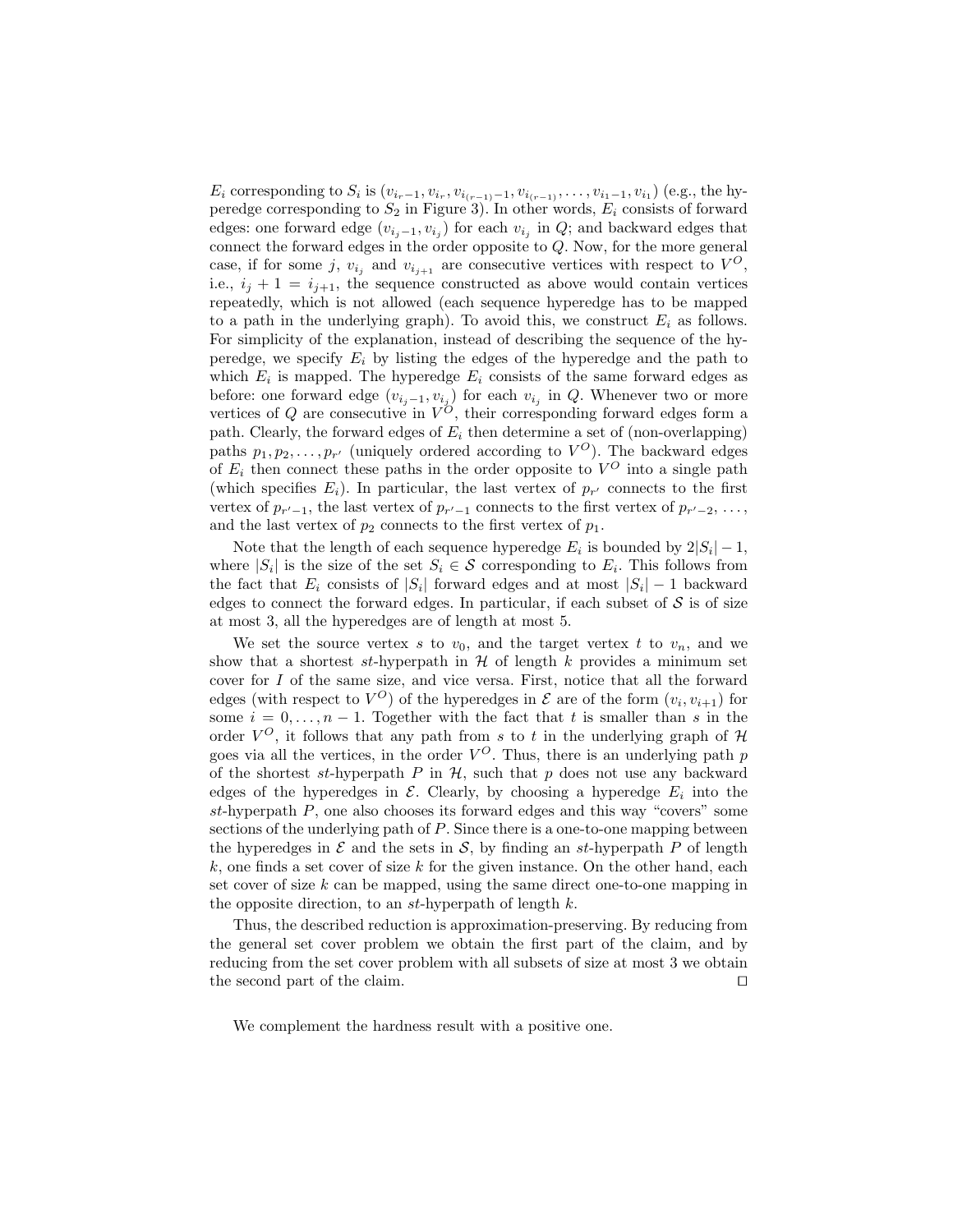Theorem 2. The problem of finding the shortest st-hyperpath in acyclic sequence hypergraphs can be solved in polynomial time.

*Proof.* Let  $\mathcal{H} = (\mathcal{V}, \mathcal{E})$  be an acyclic sequence hypergraph. Since  $\mathcal{H}$  is acyclic, let  $V^O$  be an order of the vertices  $V$  such that all the edges of each hyperedge are forward edges with respect to this order. This implies that for every sthyperpath, there is an underlying path where all the edges of each hyperedge appear consecutively (the last edge of a hyperedge E appearing in an underlying path is reachable by  $E$  from the first appearing edge of  $E$ ). Therefore, finding the shortest st-hyperpath  $P$  in  $H$  is the same as finding a hyperpath minimizing the number of switches, which can be done in polynomial time by Proposition 1.  $\Box$ 

#### 4 On the Maximum st-Hyperflow

We consider the problem of finding a number of hyperedge-disjoint st-hyperpaths. Capturing a similar relation as in graphs (between a set of  $k$  edge-disjoint stpaths and an st-flow of size k, when all the capacities are 1), for simplicity and brevity, we refer to a set of hyperedge-disjoint st-hyperpaths as an st-hyperflow.

**Definition 4 (st-hyperflow).** Let s and t be two vertices of a sequence hypergraph  $\mathcal{H} = (\mathcal{V}, \mathcal{E})$ . Let  $\mathcal{F} \subseteq 2^{\mathcal{E}}$  be a set of pairwise hyperedge-disjoint sthyperpaths  $\mathcal{F} = \{P_1, \ldots, P_k\}$ . Then,  $\mathcal{F}$  is an st-hyperflow of size  $|\mathcal{F}| = k$ .

We show that deciding whether a given sequence hypergraph contains an st-hyperflow of size 2 is NP-hard, and thus finding a maximum st-hyperflow is inapproximable within a factor of  $2 - \varepsilon$  unless P=NP. This remains true even for acyclic sequence hypergraphs with all the hyperedges of length at most 3.

**Theorem 3.** Given an acyclic sequence hypergraph  $\mathcal{H} = (\mathcal{V}, \mathcal{E})$  with all hyperedges of length at most 3, and two vertices s and t, it is NP-hard to decide whether there are two hyperedge-disjoint st-hyperpaths.

Proof. We construct a reduction from the NP-complete 3-SAT problem [15]. Let I be an instance of the 3-SAT problem, given as a set of m clauses  $C =$  ${c_1, \ldots, c_m}$  over a set  $X = {x_1, \ldots, x_n}$  of Boolean variables. Recall that the goal of the 3-SAT problem is to find an assignment to the variables of  $X$  that satisfies all clauses of C.

From I we construct a sequence hypergraph  $\mathcal{H} = (\mathcal{V}, \mathcal{E})$  as follows (cf. Figure 4 along with the construction). The set  $V$  consists of  $2 + (m+1) + (n+1) +$  $\sum_{c_i \in C} |c_i|$  vertices: a source vertex s and a target vertex t; a vertex  $c_i$  for each clause  $c_i \in C$  and a dummy vertex  $c_{m+1}$ ; a vertex  $x_j$  for each variable  $x_j \in X$ and a dummy vertex  $x_{n+1}$ ; and finally a vertex  $x_j c_i$  for each pair  $(x_j, c_i)$  such that  $x_j \in c_i$ , and similarly,  $\overline{x_j}c_i$  for each  $\overline{x_j} \in c_i$ . Let us fix an arbitrary order  $C^O$  of the clauses in C. The set  $\mathcal E$  consists of  $4 + 2n + |I|$  hyperedges: There are 2 source hyperedges  $(s, c_1)$  and  $(s, x_1)$ , and 2 target hyperedges  $(c_{m+1}, t)$ and  $(x_{n+1}, t)$ . There are 2*n* auxiliary hyperedges  $(x_i, x_i c_k)$  and  $(x_i, \overline{x_i} c_{k'})$  for  $i = 1, \ldots, n$ , where  $c_k$ , or  $c_{k'}$  is always the first clause (with respect to  $C^O$ )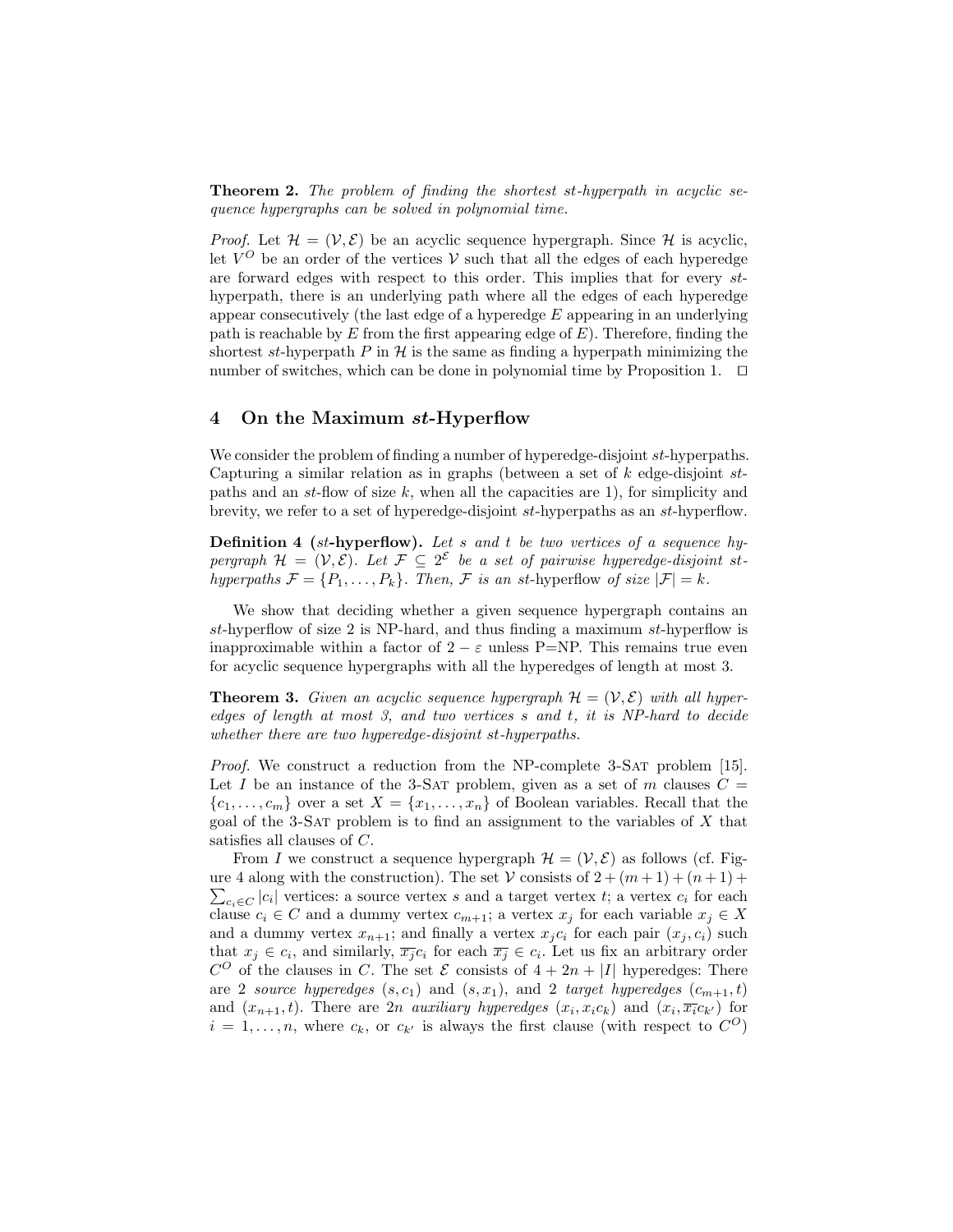

Fig. 4. Deciding st-hyperflow of size 2 is at least as hard as 3-SAT.

containing  $x_i$  or  $\overline{x_i}$ , respectively. If there is no clause containing  $x_i$  (or  $\overline{x_i}$ ), the corresponding auxiliary hyperedge is  $(x_i, x_{i+1})$ . Finally, there are |I| lit-in-clause hyperedges as follows. For each appearance of a variable  $x_j$  in a clause  $c_i$  as a positive literal there is one lit-in-clause hyperedge  $(c_i, c_{i+1}, x_j c_i, x_j c_k)$ , where  $c_k$ is the next clause (with respect to  $C^{O}$ ) after  $c_i$  where  $x_j$  appears as a positive literal (in case, there is no such  $c_k$ , then the hyperedge ends in  $x_{j+1}$  instead). Similarly, if  $x_j$  is in  $c_i$  as a negative literal, there is one lit-in-clause hyperedge  $(c_i, c_{i+1}, \overline{x_j}c_i, \overline{x_j}c_k)$ , where  $c_k$  is the next clause containing the negative literal  $\overline{x_j}$ (or it ends in  $x_{j+1}$ ).

Clearly, each hyperedge is of length at most 3. We now observe that the constructed sequence hypergraph  $H$  is acyclic. All the hyperedges of  $H$  agree with the following order: the source vertex s; all the vertices  $c_i \in C$  ordered according to  $C^O$ , and the dummy vertex  $c_{m+1}$ ; the vertex  $x_1$  followed by all the vertices  $x_1c_i$  ordered according to  $C^O$ , and then followed by the vertices  $\overline{x_1}c_i$ again ordered according to  $C^O$ ; the vertex  $x_2$  followed by all  $x_2c_i$  and then all  $\overline{x_2}c_i$ ; ...; the vertex  $x_n$  followed by all  $x_nc_i$  and then all  $\overline{x_n}c_i$ ; and finally the dummy vertex  $x_{n+1}$ ; and the target vertex t.

We show that the formula  $I$  is satisfiable if and only if  $H$  contains two hyperedge-disjoint st-hyperpaths. There are 3 possible types of st-paths in the underlying graph of H: the first one leads through all the vertices  $c_1, c_2, \ldots, c_{m+1}$ in this order; the second one leads through all the vertices  $x_1, x_2, \ldots, x_{m+1}$  in this order and between  $x_j$  and  $x_{j+1}$  it goes either through all the  $x_j c_*$  (here, and later,  $*$  is used as a wildcard) vertices or through all the  $\overline{x_i}c_*$  vertices (this may differ for different j; and the third possible st-path starts the same as the first option and ends as the second one. Based on this observation, notice that there can be at most 2 hyperedge-disjoint st-hyperpaths: necessarily, one of them has an underlying path of the first type, while the other one has an underlying path of the second type.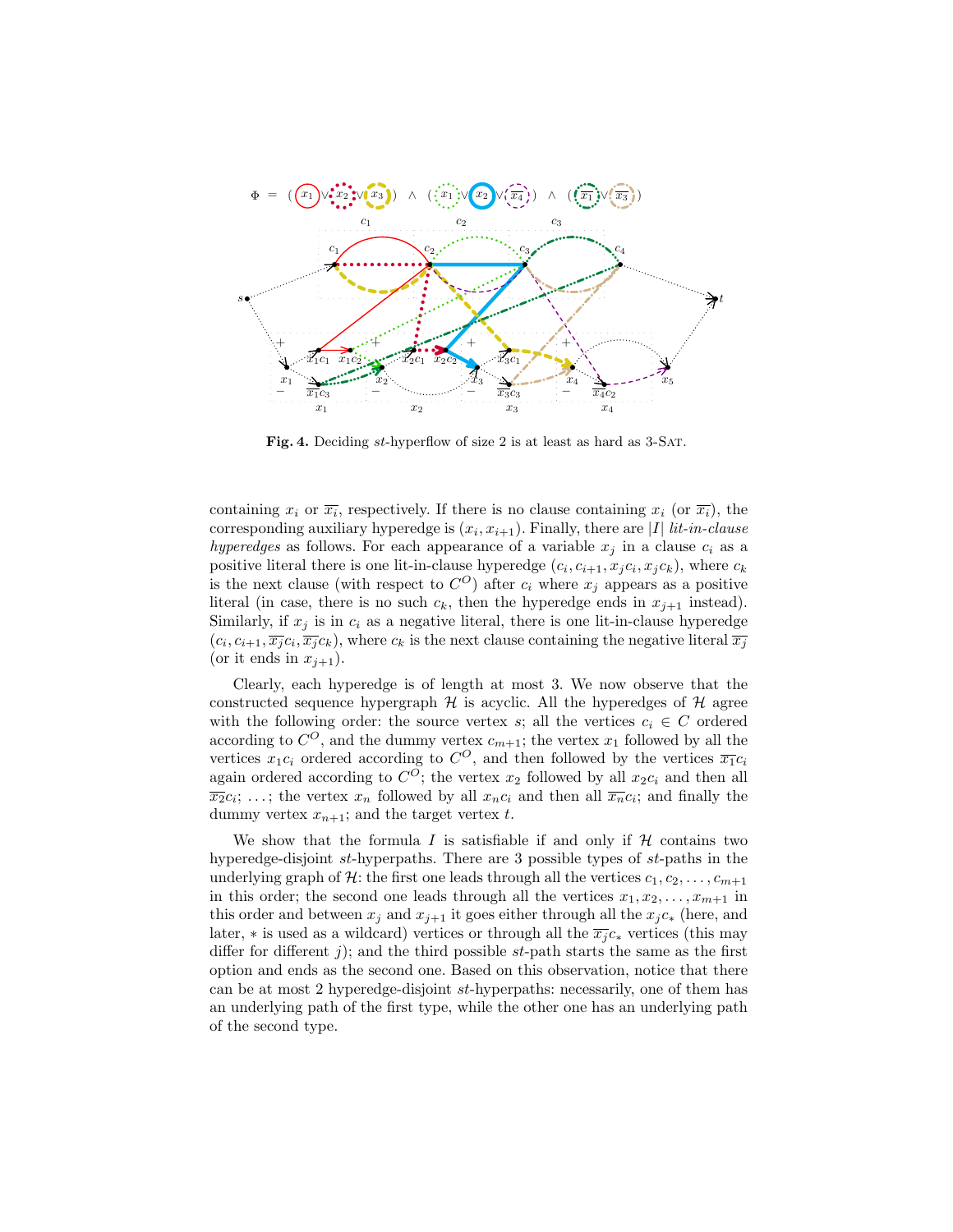

Fig. 5. Acyclic sequence hypergraph with minimum  $st$ -hypercut of size 2, and no two hyperedge-disjoint st-hyperpaths.

From a satisfying assignment  $A$  to the variables of  $I$  we can construct the two disjoint st-hyperpaths as follows. The underlying path of one hyperpath leads from s to t via the vertices  $c_1, c_2, \ldots, c_{m+1}$ , and to move from  $c_i$  to  $c_{i+1}$ it uses a lit-in-clause hyperedge that corresponds to a pair  $(l, c_i)$  such that l is one of the literals that satisfy the clause  $c_i$  in A. The second hyperpath has an underlying path of the second type, it leads via  $x_1, x_2, \ldots, x_{n+1}$ , and from  $x_i$  to  $x_{i+1}$  it uses the vertices containing only the literals that are not satisfied by the assignment A. Thus, the second hyperpath uses only those lit-in-clause hyperedges that correspond to pairs containing literals that are not satisfied by A. This implies that the two constructed st-hyperpaths are hyperedge-disjoint.

Let P and Q be two hyperedge-disjoint st-hyperpaths of  $H$ . Let P have an underlying path  $p$  of the first type and  $Q$  have an underlying path  $q$  of the second type. We can construct a satisfying assignment for  $I$  by setting to TRUE the literals opposite to those that occur in the vertices on  $q$ . Then, the hyperpath P describes how the clauses of I are satisfied by this assignment.  $\Box$ 

## 5 On the Minimum st-Hypercut

Quite naturally, we define an st-hypercut of a sequence hypergraph  $H$  as a set  $C$ of hyperedges whose removal from  $H$  leaves s and t disconnected.

**Definition 5** (st-hypercut). Let s and t be two vertices of a sequence hypergraph  $\mathcal{H} = (\mathcal{V}, \mathcal{E})$ . A set of hyperedges  $X \subseteq \mathcal{E}$  is an st-hypercut if the subhypergraph  $\mathcal{H}' = (\mathcal{V}, \mathcal{E} \setminus X)$  does not contain any hyperpath from s to t. The size of an st-hypercut X is  $|X|$ , i.e., the number of hyperedges in X.

For directed (multi)graphs, the famous MaxFlow-MinCut Duality Theorem [11] states that the size of a maximum st-flow is equal to the size of a minimum st-cut. In sequence hypergraphs, this duality does not hold, not even in acyclic sequence hypergraphs as Figure 5 shows. But, of course, the size of any st-hyperflow is a lower bound on the size of any st-hypercut. We showed the maximum sthyperflow problem to be APX-hard even in acyclic sequence hypergraphs (see Theorem 3). It turns out that also the minimum st-hypercut problem in acyclic sequence hypergraphs is APX-hard.

Theorem 4. Minimum st-hypercut in acyclic sequence hypergraphs is NP-hard to approximate within a factor of  $2 - \varepsilon$  under UGC, or within a factor  $7/6 - \varepsilon$ unless P=NP.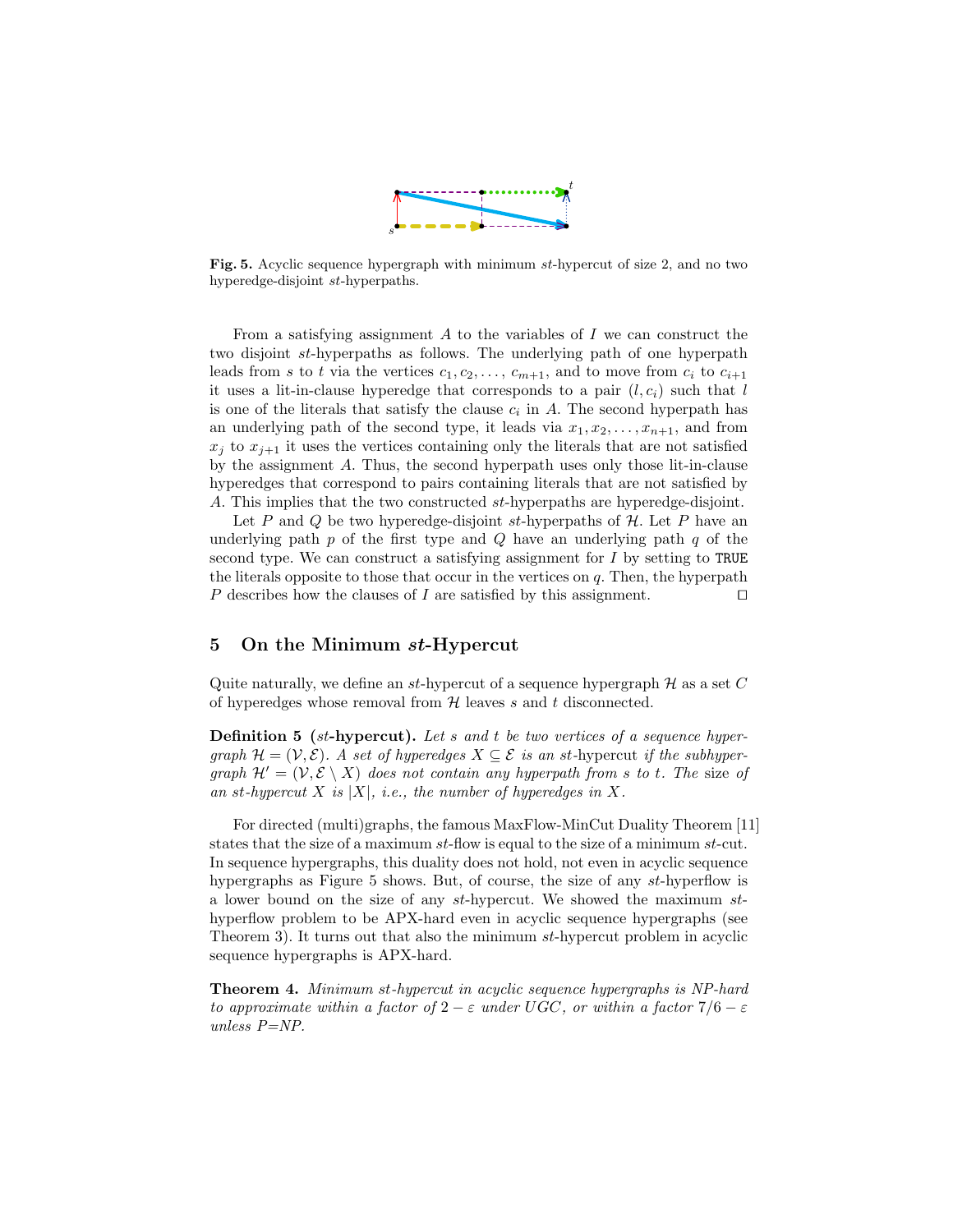

Fig. 6. Minimum st-hypercut is at least as hard as minimum vertex cover.

Proof. We construct an approximation-preserving reduction from the vertex cover problem, which has the claimed inapproximability [19]. An instance of the vertex cover problem is an undirected graph  $I = (U, F)$ , with the vertex set  $U = \{u_1, \ldots, u_n\}$  and the edge set  $F = \{f_1, \ldots, f_m\}$ . The goal is to find a smallest subset  $U' \subseteq U$  such that  $U$  contains at least one vertex from each edge  $f \in F$ .

To construct from the instance  $I$  an instance  $I'$  of the minimum st-hypercut problem in acyclic sequence hypergraphs, we fix an order of the vertices and edges of I as follows. Let  $U^O = (u_1, \ldots, u_n)$  be an arbitrary order on the vertices of U. From every edge in  $F$  we create an ordered edge, where the vertices of the edge are ordered naturally according to  $U^O$ . Let  $F'$  denote the set of the created ordered edges, and let  $F^O$  be the edges  $F'$  ordered lexicographically according to  $U^O$ .

We construct the sequence hypergraph  $\mathcal{H} = (\mathcal{V}, \mathcal{E})$  of  $I'$  as follows (cf. Figure 6) along with the construction). The set of vertices  $V$  consists of  $3m + 2$  vertices: a source vertex s, a target vertex t, and for each edge  $f_i \in F^O, i = 1, ..., m$ , there are three vertices  $v_{(i,1)}, v_{(i,2)}$ , and  $v_{(i,3)}$ . The set of hyperedges  $\mathcal E$  consists of  $2m+n$  hyperedges. There are m source hyperedges of the form  $(s, v_{(i,1)})$ , each of them connects s to one vertex  $v_{(i,1)}$ . There are m target hyperedges of the form  $(v_{(i,3)}, t)$ , each of them connects one vertex  $v_{(i,3)}$  to t. And finally, there are *n vertex hyperedges*, each corresponding to one of the vertices in  $U$ , and is constructed as follows.

For a vertex  $u \in U$  of I, we describe the sequence of vertices in the corresponding vertex hyperedge  $E_u$  iteratively. We start with an empty sequence. We consider the edges  $F^O$  in order, and for each edge  $f_i \in F^O$  that contains u we prolong the sequence of  $E_u$  as follows. If  $f_i$  contains u as the first vertex, we append  $v_{(i,1)}$  and  $v_{(i,2)}$  to  $E_u$ . Otherwise,  $f_i$  contains u as the second vertex, and we append  $v_{(i,2)}$  and  $v_{(i,3)}$  to  $E_u$ . Now consider the edges of the obtained hyperedge  $E_u$  and let us distinguish two types. First, there are edges of the form  $(v_{(i,1)}, v_{(i,2)})$  and  $(v_{(i,2)}, v_{(i,3)})$  for some i, and second, there are edges of the form  $(v_{(i,2)}, v_{(i,1)}), (v_{(i,3)}, v_{(i,2)}),$  and  $(v_{(i,3)}, v_{(i,1)})$  for some  $i < j$ . Note that, due to the fact that the edges in  $F^O$  are ordered lexicographically, all the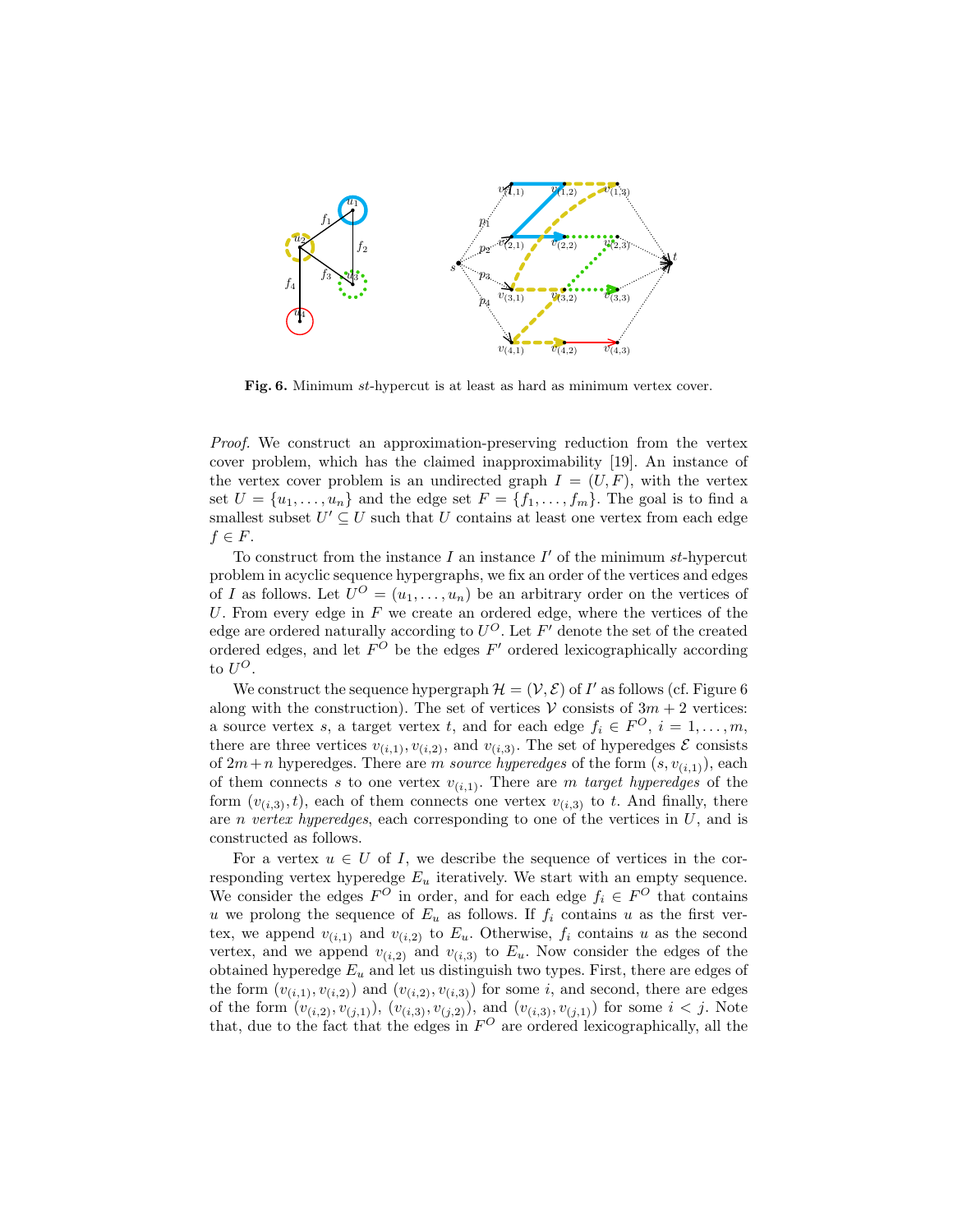edges of the vertex hyperedge  $E_u$  take one of the forms described above. Also note that, due to the direct correspondence between the vertices in  $U$  and vertex hyperedges, each tuple  $(v_{(i,j)}, v_{(i,j+1)})$  is part of (i.e., an edge of) exactly one of the hyperedges.

Clearly, by the construction, the sequence hypergraph is acyclic, since the ordering  $V^O = (s, v_{(1,1)}, v_{(1,2)}, v_{(1,3)}, \ldots, v_{(m,1)}, v_{(m,2)}, v_{(m,3)}, t)$  is a topological sorting of the underlying graph G.

Let us now observe that there always exists a minimum st-hypercut that does not contain any source or target hyperedges. Notice that in the underlying graph G of H, the only outgoing edge from  $v_{(i,1)}$  leads to  $v_{(i,2)}$ , for  $i=1,\ldots,m$ , and similarly, the only incoming edge to  $v_{(i,3)}$  comes from  $v_{(i,2)}$ . Since for each i, the tuple  $(v_{(i,j)}, v_{(i,j+1)})$  is an edge of exactly one hyperedge, every source hyperedge  $(s, v_{(i,1)})$  in an st-hypercut C can be substituted by the vertex hyperedge containing the edge  $(v_{(i,1)}, v_{(i,2)})$ ; and every target hyperedge  $(v_{(i,3)}, t)$  can be substituted by the vertex hyperedge containing the edge  $(v_{(i,2)}, v_{(i,3)})$ ; and the resulting set is an st-hypercut of size equal or smaller than C. Thus, there exists an optimal solution that contains only vertex hyperedges.

Now observe that any minimum st-hypercut C consisting of vertex hyperedges only, must for each  $i = 1, \ldots, m$  "hit" either the edge  $(v_{(i,1)}, v_{(i,2)})$  or  $(v_{(i,2)}, v_{(i,3)})$  (i.e., one of those two edges is an edge of some hyperedge in C). Otherwise, the underlying graph of  $(\mathcal{V}, \mathcal{E} \setminus C)$  would contain an st-path  $p_i = s, v_{(i,1)}, v_{(i,2)}, v_{(i,3)}, t.$ 

We show that the described construction gives us an approximation-preserving reduction: for an  $st$ -hypercut of size  $k$ , we can construct a solution for the vertex cover problem of the same size, and vice versa. Let  $\mathcal{S}' \subseteq \mathcal{H}$  be an optimal solution to the instance  $I'$  that contains only vertex hyperedges. Recall that there is a direct one-to-one mapping between the vertex hyperedges and the vertices  $U$  of the instance  $I$ . There is also a direct mapping between each triple  $(v_{(i,1)}, v_{(i,2)}, v_{(i,3)})$  and an edge from F. Since the solution S' hits one of the edges  $(v_{(i,1)}, v_{(i,2)})$  or  $(v_{(i,2)}, v_{(i,3)})$  for each i, we can use the mapping to construct a solution  $S \subseteq U$  to the instance I of the original minimum vertex cover problem, such that  $|S| = |S'|$ . On the other hand, every solution to the original vertex cover instance can be mapped, using the same direct one-to-one mapping in the opposite direction, to an st-hypercut of H of the same size.  $\Box$ 

## 6 Sequence Hypergraphs with Hyperedges of Length  $\leq 2$

We have seen that some of the classic, polynomially solvable problems in (directed) graphs become APX-hard in sequence hypergraphs. Note that this often remains true even if all the hyperedges are of constant length. In particular, Theorem 1 states that the shortest  $st$ -hyperpath is hard to approximate even if all the hyperedges are of length at most 5; Figure 4 illustrates that the duality between minimum st-hypercut and maximum st-hyperflow breaks already with a single hyperedge of length 3; and Theorem 3 yields that the maximum sthyperflow is hard to approximate even if all hyperedges are of length at most 3.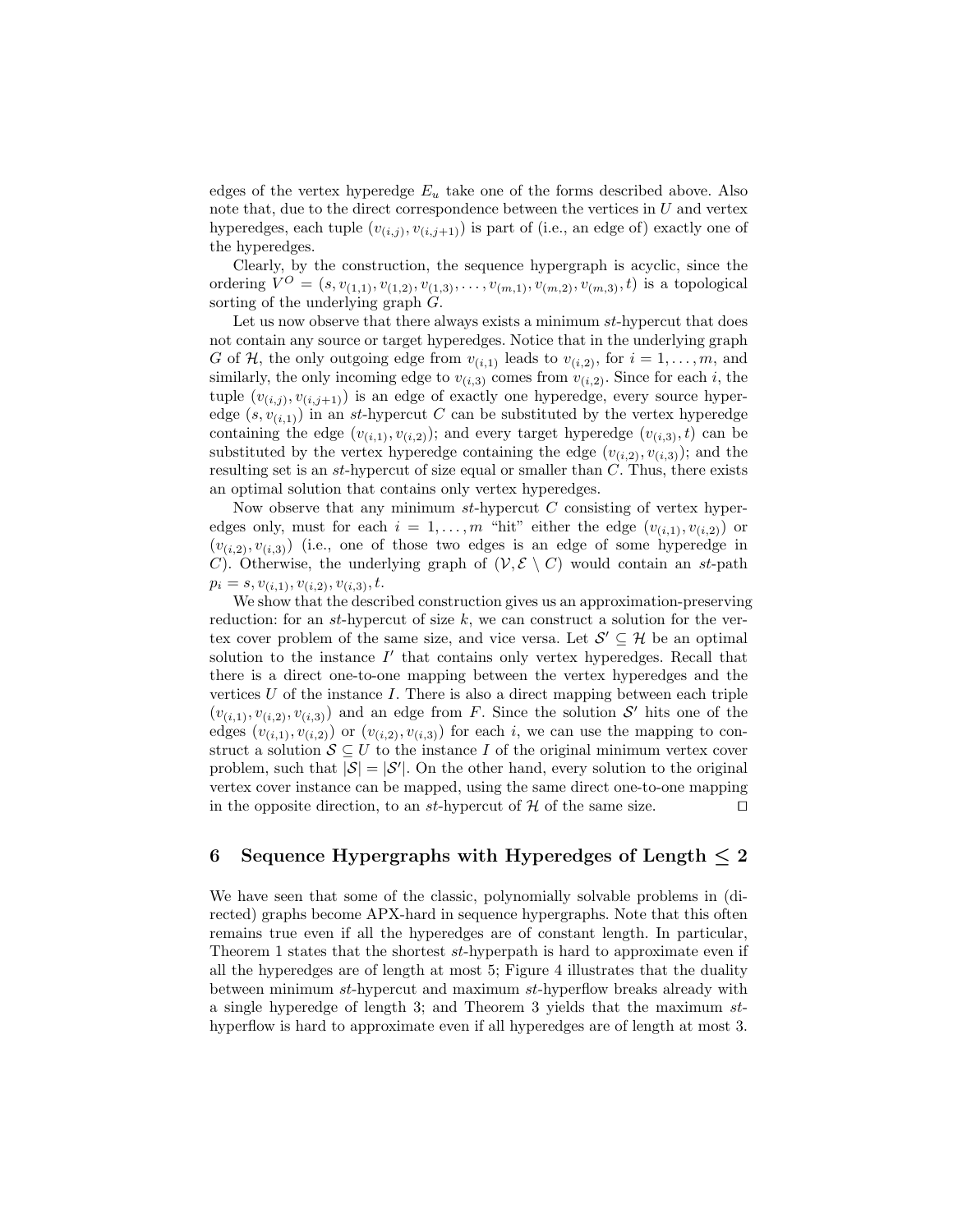

Fig. 7. Transforming st-paths into hyperedge-disjoint st-hyperpaths.

It is an interesting question to investigate the computational complexity of the problems for hyperedge lengths smaller than 5 or 3. We show that, if all the hyperedges of the given sequence hypergraph are of length at most 2, the shortest st-hyperpath, the minimum st-hypercut, and the maximum st-hyperflow can all be found in polynomial time.

Theorem 5. The shortest st-hyperpath problem in sequence hypergraphs with hyperedges of length at most 2 can be solved in polynomial time.

*Proof.* Consider a shortest  $st$ -hyperpath P in a given sequence hypergraph with hyperedges of length at most 2. Clearly, whenever both edges of a hyperedge are part of an underlying path of  $P$ , they must appear consecutively on it. Thus, all the edges of each hyperedge appear consecutively on any underlying path of  $P$ . Therefore, the length of the shortest  $st$ -hyperpath  $P$  is again the same as the minimum number of switches of  $P$ , and such a shortest  $st$ -hyperpath can be found in polynomial time (Proposition 1).  $\Box$ 

Theorem 6. The maximum st-hyperflow problem in sequence hypergraphs with hyperedges of length at most 2 can be solved in polynomial time.

*Proof.* Let  $\mathcal{H} = (\mathcal{V}, \mathcal{E})$  be a sequence hypergraph with hyperedges of length at most 2, and let s and t be two of its vertices. Then, using standard graph algorithms we can find a maximum st-flow f in the underlying directed multigraph  $G$ of H with edge capacities 1. Thus, the flow f of size |f| gives us a set of |f| edgedisjoint st-paths  $p_1, \ldots, p_{|f|}$  in G (note that any directed cycle in f can be easily removed).

We iteratively transform  $p_1, \ldots, p_{|f|}$  into a set of st-paths such that all the edges of each hyperedge appear on only one of these paths. Let  $E = (u, v, w)$  be a hyperedge that lies on two different paths (see Figure 7), i.e.,  $(u, v) \in p_i$  and  $(v, w) \in p_i$ , for some  $i, j \in ||f||$ . Then,  $p_i$  consists of an su-path, edge  $(u, v)$ , and a vt-path. Similarly,  $p_i$  consists of an sv-path, edge  $(v, w)$ , and a wt-path. Since all these paths and edges are pairwise edge-disjoint, by setting  $p_i$  to consist of the su-path, edge  $(u, v)$ , edge  $(v, w)$ , and the wt-path, and at the same time setting  $p_i$  to consist of the sv-path, and the vt-path, we again obtain two edgedisjoint st-paths  $p_i$  and  $p_j$ . However, now the hyperedge E is present only on  $p_i$ . At the same time, since each hyperedge is of length at most 2, all the edges of any hyperedge appear on any st-path consecutively, and any hyperedge that was present on only one of  $p_i$  or  $p_j$  is not affected by the above rerouting and still is present on one of the two paths only.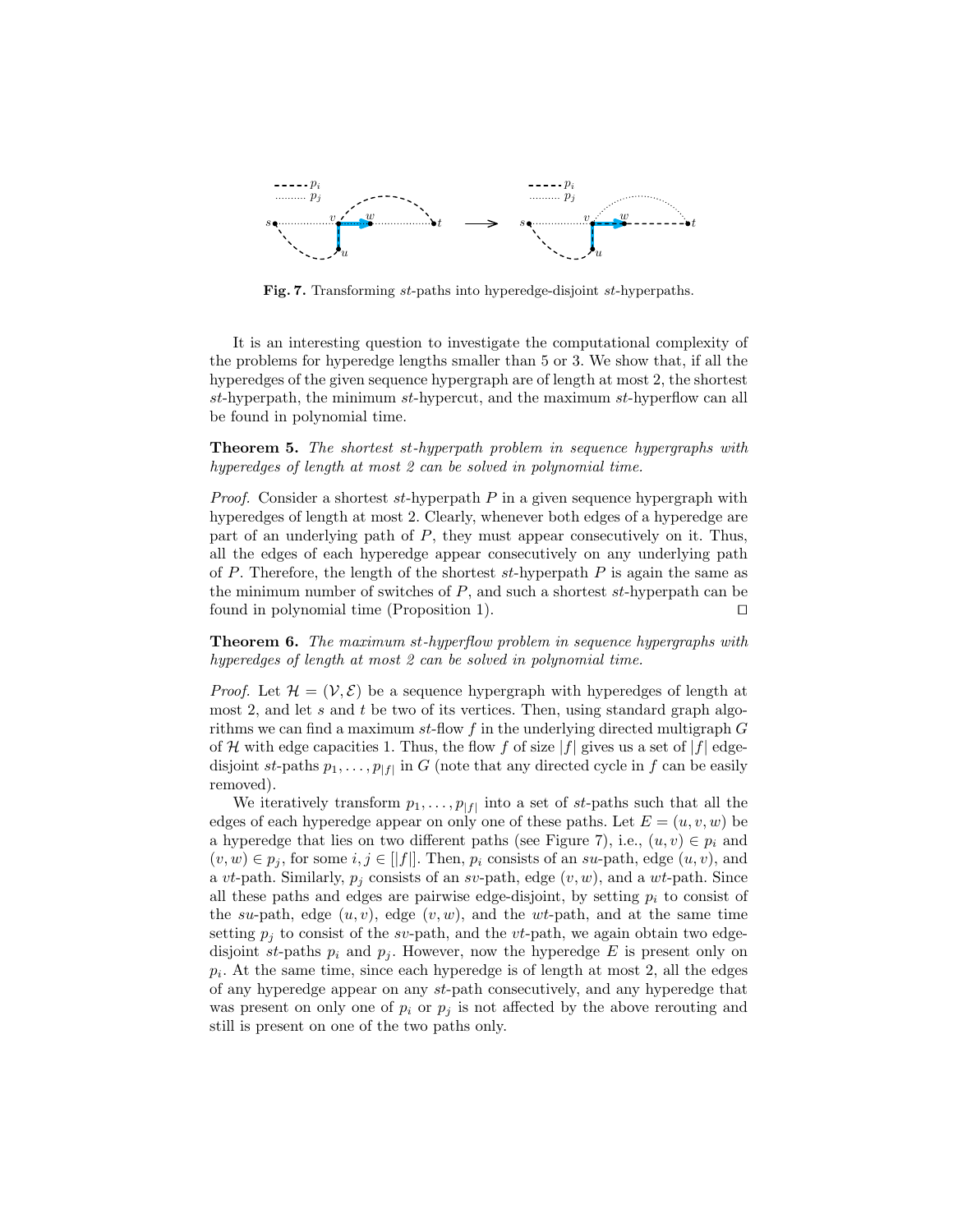Thus, the rerouting decreased the number of hyperedges present on more paths, and after at most  $|\mathcal{E}|$  iterations of this transformation we obtain  $|f|$ hyperedge-disjoint st-paths, which gives us an st-hyperflow of size  $|f|$ . It is easy to observe that the size of the hyperflow is bounded from above by the size of the flow in the underlying multigraph. Thus, we obtain a maximum st-hyperflow in  $\mathcal{H}.$ 

Theorem 7. The minimum st-hypercut problem in sequence hypergraphs with hyperedges of length at most 2 can be solved in polynomial time.

*Proof.* Let  $\mathcal{H} = (\mathcal{V}, \mathcal{E})$  be a sequence hypergraph with hyperedges of length at most 2, and let s and t be two of its vertices. As in proof of Theorem 6, we find a maximum st-flow f (of size  $|f|$ ) in the underlying directed multigraph G of H and obtain a maximum st-hyperflow F in H of the same size, i.e.,  $|F| = |f|$ . Since in directed multigraphs the size of the minimum cut equals the size of the maximum flow [11], it follows that we can find |F| edges  $e_1, \ldots, e_{|F|}$  of G that form a minimum cut of G. Observe that each of these edges corresponds to exactly one hyperedge. Thus, we obtain a set C of at most  $|F|$  hyperedges that forms an st-hypercut. Since the size of any st-hypercut is bounded from below by the size of the hyperflow,  $C$  is a minimum st-hypercut.  $\square$ 

Note that we proved Theorem 7 by first constructing an st-hyperflow and then finding an st-hypercut of the same size. Since this is always possible, it follows that the equivalent of the MaxFlow-MinCut Duality Theorem holds in this setting with hyperedges of length at most 2.

# 7 Sequence Hypergraphs with Backward Hyperedges

We consider a special class of sequence hypergraphs where for every hyperedge, there is the exact same hyperedge, but oriented in the opposite direction.

**Definition 6 (backward hyperedges).** Let  $E = (v_1, v_2, \ldots, v_k)$  be a hyperedge of a sequence hypergraph  $\mathcal{H} = (\mathcal{V}, \mathcal{E})$ . We say that E' is a backward hyperedge<sup>5</sup> of E if  $E' = (v_k, \ldots, v_2, v_1)$ . If for every E of  $\mathcal{E}$ , there is exactly one backward hyperedge in  $\mathcal{E}$ , we refer to  $\mathcal{H}$  as sequence hypergraph with backward hyperedges.

Such a situation arises naturally in urban public transportation networks, for instance most of the tram lines of the city of Zurich have also a "backward" line (which has the exact same stops as the "forward" line, but goes in the opposite direction). We study the complexities of shortest st-hyperpath, minimum sthypercut, and maximum st-hyperflow under this setting.

We show that, in this setting, we can find a shortest  $st$ -hyperpath in polynomial time. On the other hand, we show that minimum st-hypercut and maximum st-hyperflow remain NP-hard, and we give a 2-approximation algorithm

<sup>&</sup>lt;sup>5</sup> Note, if  $E'$  is a backward hyperedge of  $E$ , also  $E$  is a backward hyperedge of  $E'$ .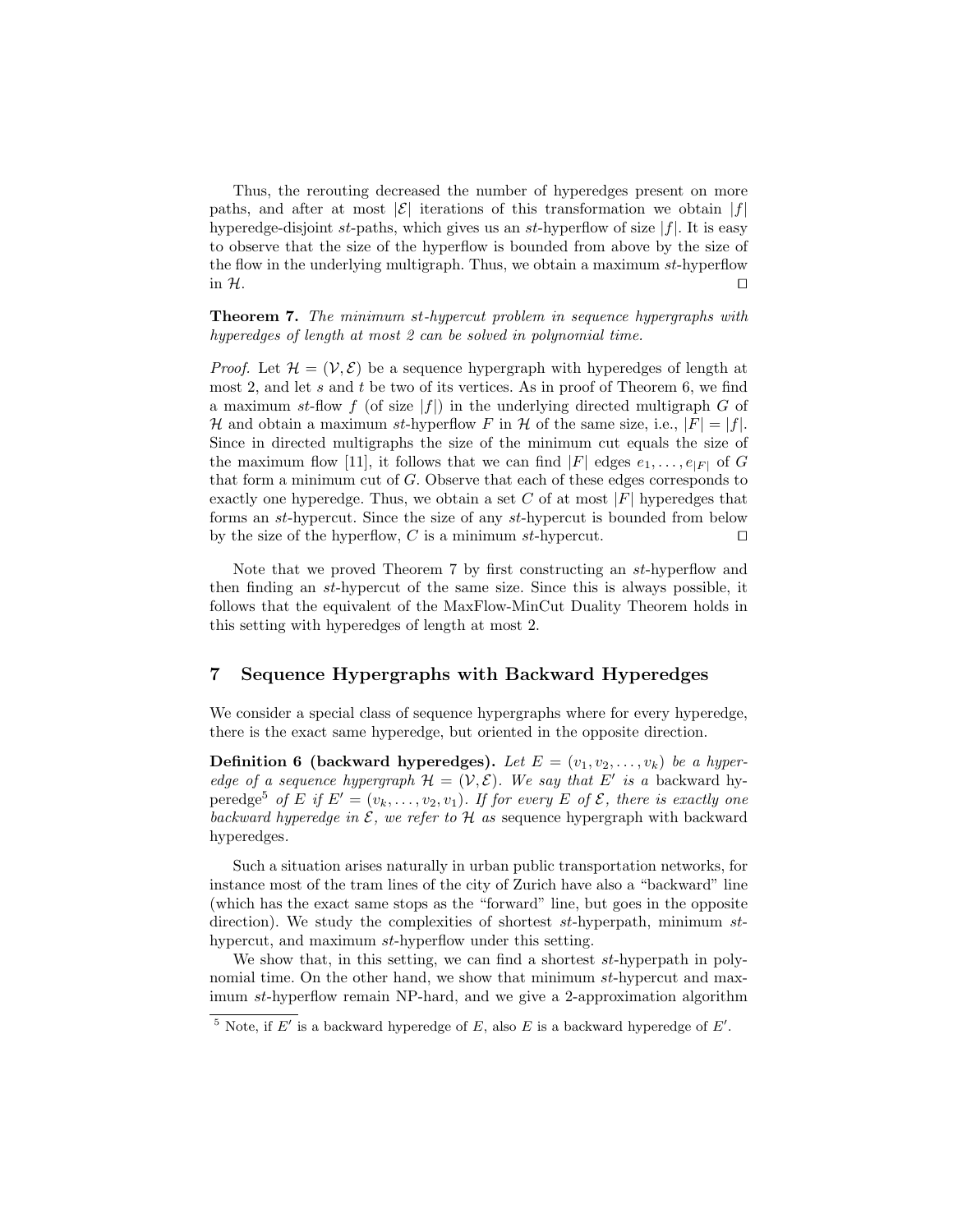

Fig. 8. Sequence hypergraph with backward hyperedges with minimum st-hypercut of size 4, and only three hyperedge-disjoint st-hyperpaths. For every displayed hyperedge, there is also a backward hyperedge, which is for simplicity omitted from the figure.

for the minimum st-hypercut. Also observe in Figure 8 that the equivalent of the MaxFlow-MinCut Duality Theorem does not hold in sequence hypergraphs with backward hyperedges. The positive results in this section are based on existing algorithms for standard hypergraphs, the negative results are obtained by a modification of the hardness proofs given in Sections 4 and 5.

Theorem 8. The shortest st-hyperpath problem in sequence hypergraphs with backward hyperedges can be solved in polynomial time.

*Proof.* Let  $\mathcal{H} = (\mathcal{V}, \mathcal{E})$  be a sequence hypergraph with backward hyperedges, and let s and t be two vertices of  $H$ . We construct a (standard) hypergraph  $\mathcal{H}^* = (\mathcal{V}^* = \mathcal{V}, \mathcal{E}^*)$  from  $\mathcal{H}$  in such a way that for each sequence hyperedge E of  $\mathcal{E}, \mathcal{E}^*$  contains a (non-oriented) hyperedge  $E^*$  that corresponds to the set of vertices of  $E$ . Note that  $E$  and its backward hyperedge  $E'$  consist of the same set of vertices, thus the corresponding  $E^*$  and  $E'^*$  are the same. A shortest st-hyperpath<sup>6</sup>  $P^*$  in the (standard) hypergraph  $\mathcal{H}^*$  can be found in polynomial time. Observe that the size of  $P^*$  gives us a lower bound  $|P^*|$  on the length of the shortest path in the sequence hypergraph  $H$ .

In fact, we can construct from  $P^*$  an st-hyperpath in  $\mathcal H$  of size  $|P^*|$  as follows. Let us fix  $p^*$  to be an underlying path of  $P^*$ . Let  $(s = v_1, v_2, \ldots, v_{|P^*|+1} = t)$ be a sequence of vertices, subsequence of  $p^*$ , such that for each  $i = 1, ..., |P^*|$ , there is a hyperedge  $E^*$  in  $P^*$  that contains both  $v_i$  and  $v_{i+1}$ ,  $v_i$  is the first vertex of  $E^*$  seen on  $p^*$ , and  $v_{i+1}$  is the last vertex of  $E^*$  seen on  $p^*$ . Since every hyperedge  $E^*$  of  $\mathcal{E}^*$  corresponds to the set of vertices of some hyperedge  $E$  of  $\mathcal{E}$ , there is a sequence of sequence hyperedges  $(E_1, E_2, \ldots, E_{|P^*|}), E_i \in \mathcal{E}$ , such that  $v_i, v_{i+1}$  are vertices in  $E_i$ . Since  $\mathcal H$  is a sequence hypergraph with backward hyperedges, for every hyperedge E of  $\mathcal E$  and a pair of vertices  $v_i$  and  $v_{i+1}$  of E, there is a  $v_i v_{i+1}$ -hyperpath in  $H$  of size 1, which consists of E or its backward hyperedge E'. Therefore, there is an st-hyperpath of size  $|P^*|$  in  $H$ . hyperedge E'. Therefore, there is an st-hyperpath of size  $|P^*|$  in  $\mathcal{H}$ .

Theorem 9. The maximum st-hyperflow problem in sequence hypergraphs with backward hyperedges is NP-hard.

 $6$  An st-hyperpath  $P^*$  and its underlying path are defined as in sequence hypergraphs.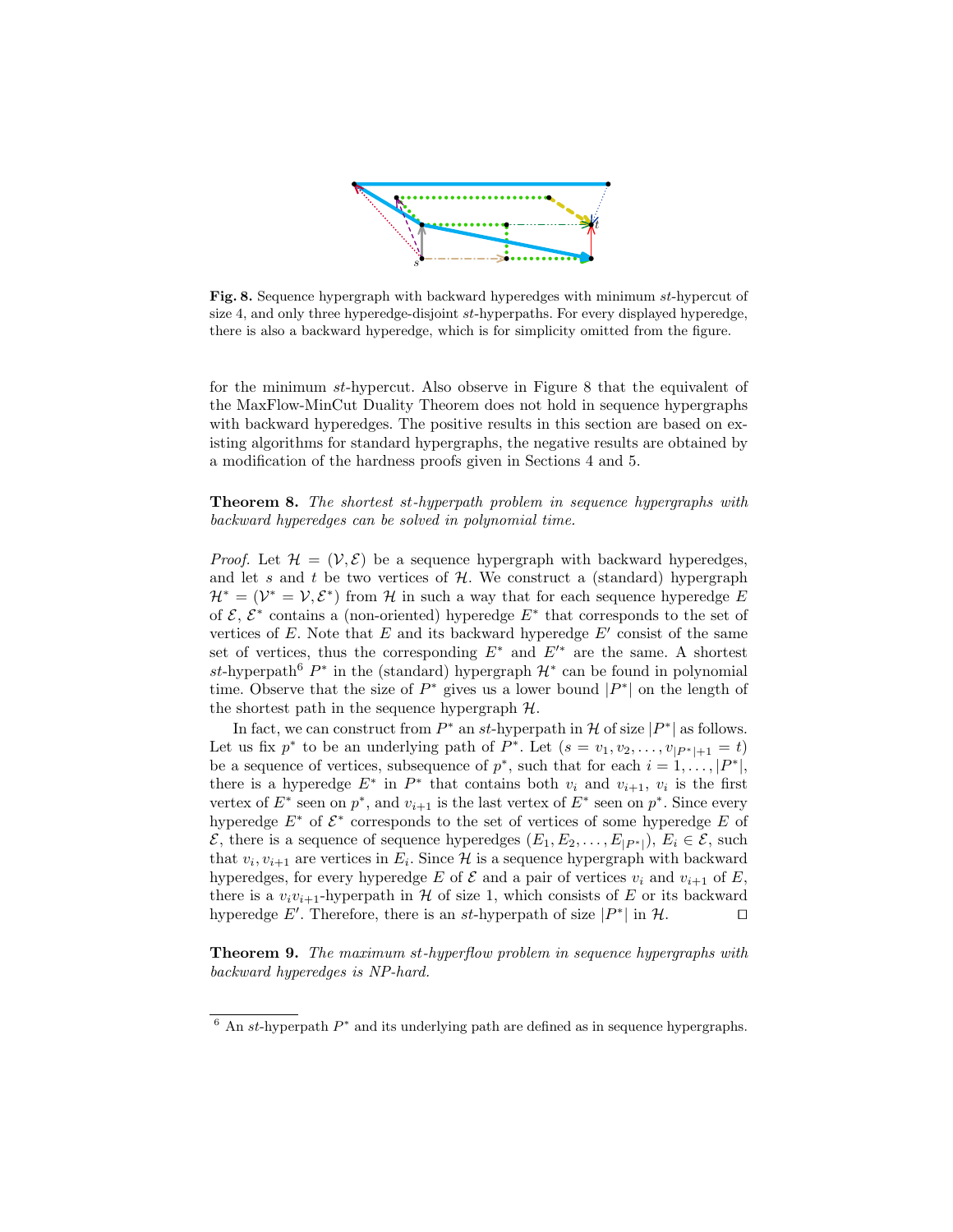

Fig. 9. Maximum st-hyperflow in sequence hypergraphs with backward hyperedges is NP-hard.

Proof. We construct a reduction from the NP-complete 3-SAT problem [15]. Let I be an instance of the 3-SAT problem, given as a set of m clauses  $C =$  $\{c_1, \ldots, c_m\}$  over a set  $X = \{x_1, \ldots, x_n\}$  of Boolean variables.

From I we construct a sequence hypergraph  $\mathcal{H} = (\mathcal{V}, \mathcal{E})$  as follows (cf. Figure 9 along with the construction). The construction is very similar to that in the proof of Theorem 3, so we highlight the changes in bold. One major change is that now for every hyperedge there is a backward hyperedge. For simplicity, we divide all the sequence hyperedges into pairs of mutually backward sequence hyperedges, and we refer to one sequence hyperedge of each pair as forward hyperedge (and to the other as its backward hyperedge). For simplicity of the construction, we describe explicitly only the forward hyperedges, and each of them implicitly defines a backward hyperedge.

Let |I| be the size of I (i.e.,  $|I| = \sum_{c_i \in C} |c_i|$ ). The set of vertices V consists of  $2+(m+1)+(n+1)+3|I|$  vertices: a source vertex s and a target vertex t; a vertex  $c_i$  for each clause  $c_i \in C$  and a dummy vertex  $c_{m+1}$ ; a vertex  $x_j$  for each variable  $x_j \in X$  and a dummy vertex  $x_{n+1}$ ; and finally **three** vertices  $x_j c_i$ , **uxjc**<sub>i</sub>, and **vx**<sub>j</sub>c<sub>i</sub> for each pair  $(x_j, c_i)$  such that  $x_j \in c_i$ , and similarly,  $\overline{x_j}c_i$ ,  $\overline{\mathbf{u}x_j}c_i$ , and  $\overline{\mathbf{v}x_j}c_i$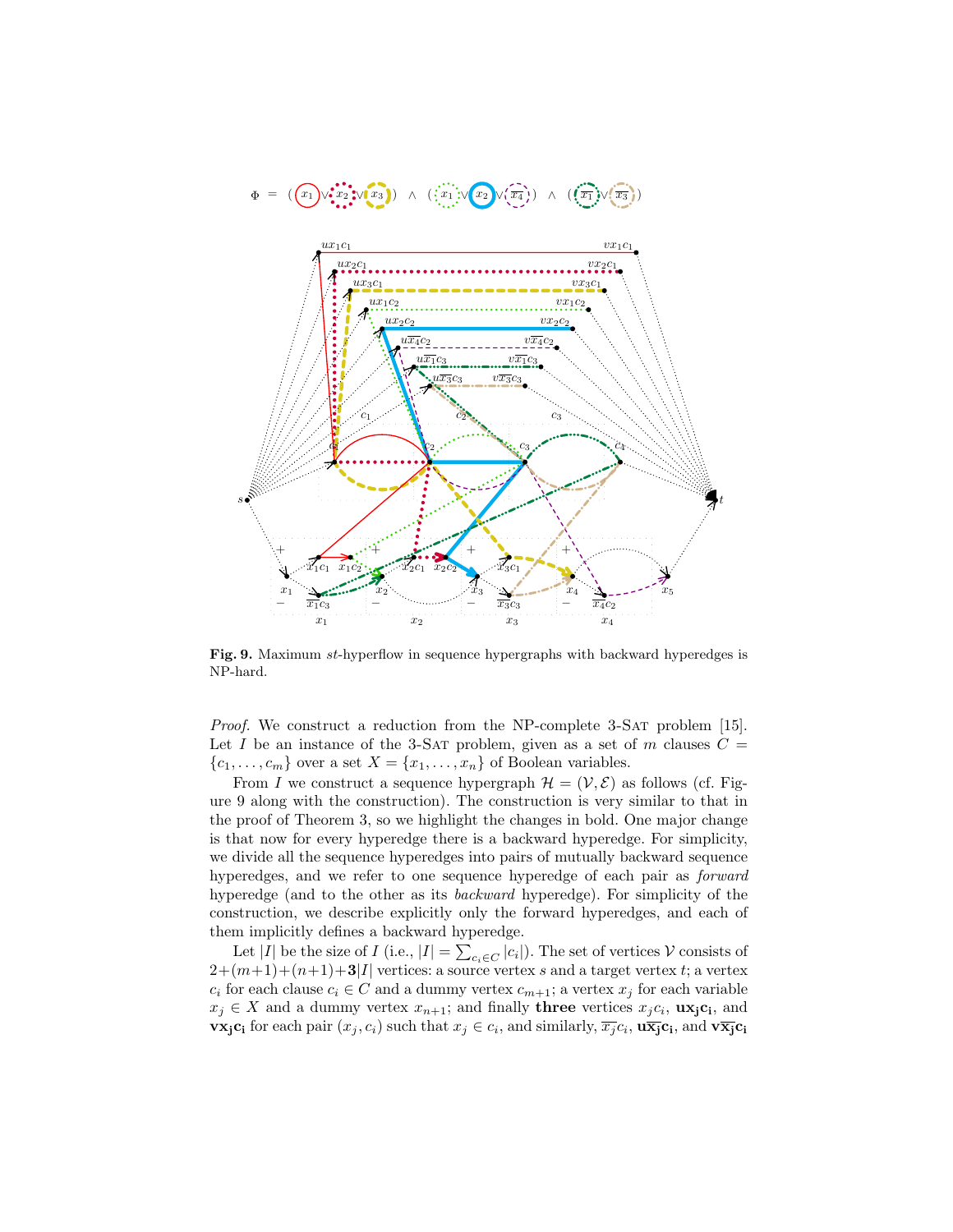for each  $\overline{x_j} \in c_i$ . Let us fix an arbitrary order  $C^O$  of the clauses in C. The set of hyperedges  $\mathcal E$  contains  $4+2n+3|I|$  forward hyperedges (plus the same amount of the corresponding backward hyperedges that we do not specify explicitly). There are 2 + |**I**| source hyperedges:  $(s, c_1)$  and  $(s, x_1)$ ; for each pair  $(x_j, c_i)$ ,  $x_j \in c_i$ , there is  $(\mathbf{s}, \mathbf{u}\mathbf{x}_j\mathbf{c}_i)$ , and for each  $\overline{x}_j \in c_i$ , there is  $(\mathbf{s}, \mathbf{u}\overline{\mathbf{x}_j}\mathbf{c}_i)$ . There are  $2 + |\mathbf{I}|$ target hyperedges:  $(c_{m+1}, t)$  and  $(x_{n+1}, t)$ ; for each pair  $(x_j, c_i)$ ,  $x_j \in c_i$ , there is  $(v \mathbf{x}_j \mathbf{c}_i, \mathbf{t})$ , and for each  $\overline{x_j} \in c_i$ , there is  $(v \overline{\mathbf{x}_j} \mathbf{c}_i, \mathbf{t})$ . There are 2*n auxiliary hyper*edges  $(x_i, x_i c_k)$  and  $(x_i, \overline{x_i} c_{k'})$  for  $i = 1, ..., n$ , where  $c_k$  or  $c_{k'}$  is always the first clause (with respect to  $C^O$ ) containing  $x_i$  or  $\overline{x_i}$ , respectively. In case there is no clause containing  $x_i$  (or  $\overline{x_i}$ ), the corresponding auxiliary hyperedge is  $(x_i, x_{i+1})$ . Finally, there are  $|I|$  *lit-in-clause hyperedges* as follows. For each appearance of a variable  $x_j$  in a clause  $c_i$  as a positive literal there is one lit-in-clause hyperedge ( $\mathbf{vx}_j\mathbf{c}_i, \mathbf{ux}_j\mathbf{c}_i, c_i, c_{i+1}, x_jc_i, x_jc_k$ ), where  $c_k$  is the next clause (with respect to  $C^{O}$ ) after  $c_i$  where  $x_j$  appears as a positive literal (in case there is no such  $c_k$ , the hyperedge ends in  $x_{j+1}$  instead). Similarly, if  $x_j$  is in  $c_i$  as a negative literal, there is one lit-in-clause hyperedge  $(\mathbf{v}\overline{\mathbf{x}}_j\mathbf{c}_i, \mathbf{u}\overline{\mathbf{x}}_j\mathbf{c}_i, c_i, c_{i+1}, \overline{x_j}c_i, \overline{x_j}c_k)$ , where  $c_k$  is the next clause containing the negative literal  $\overline{x_i}$  (or the hyperedge ends in  $x_{i+1}$ ).

We show that the formula  $I$  is satisfiable if and only if the sequence hypergraph H contains  $2 + |I|$  hyperedge-disjoint st-hyperpaths. Since there are exactly  $2 + |I|$  source hyperedges, and no other hyperedge (including backward hyperedges) originates from the source vertex s, all these source hyperedges have to be used to get  $2 + |I|$  hyperedge-disjoint st-hyperpaths. Similarly, all the target hyperedges have to be used. But then, each of the |I| vertices  $vx_ic_i$ or  $v\overline{x_i}c_i$  has to be on one of the underlying st-paths. However,  $vx_ic_i$  can only be reached (unless passing via t) from  $ux_j c_i$  using a backward hyperedge of a lit-in-clause hyperedge. Similarly,  $v\overline{x_i}c_i$  can only be reached from  $u\overline{x_i}c_i$  using a backward hyperedge of a lit-in-clause hyperedge. This all implies that there can be  $2 + |I|$  hyperedge-disjoint st-hyperpaths only if  $|I|$  of them are composed in one of the two following ways: a source hyperedge  $(s, ux_j c_i)$ , a backward hyperedge of some lit-in-clause hyperedge to get from  $ux_jc_i$  to  $vx_jc_i$ , and a target hyperedge  $(vx_jc_i,t)$ ; or a source hyperedge  $(s, u\overline{x_j}c_i)$ , a lit-in-clause backward hyperedge to get from  $u\overline{x_j}c_i$  to  $v\overline{x_j}c_i$ , and a target hyperedge  $(v\overline{x_j}c_i,t)$ . Thus, the backward hyperedges of all  $|I|$  lit-in-clause hyperedges are used and cannot appear in the remaining st-hyperpaths. Also note that all other backward hyperedges are useless to reach t from s, since they lead only backwards. This implies a situation equivalent to that in the proof of Theorem 3. That is, the formula I is satisfiable if and only if the sequence hypergraph  $H$  contains 2 hyperedgedisjoint st-hyperpaths, when considering forward hyperedges only, without the  $|I|$  source and  $|I|$  target hyperedges already used above.

Then, there are 3 possible types of  $st$ -paths in the underlying graph of  $H$ : the first one leads through all the vertices  $c_1, c_2, \ldots, c_{m+1}$  in this order; the second one leads through all the vertices  $x_1, x_2, \ldots, x_{m+1}$  in this order and between  $x_j$  and  $x_{j+1}$  it goes either through all the  $x_j c_*$  vertices or through all the  $\overline{x_j} c_*$ vertices (again, ∗ is used here as a wildcart); and the third possible st-path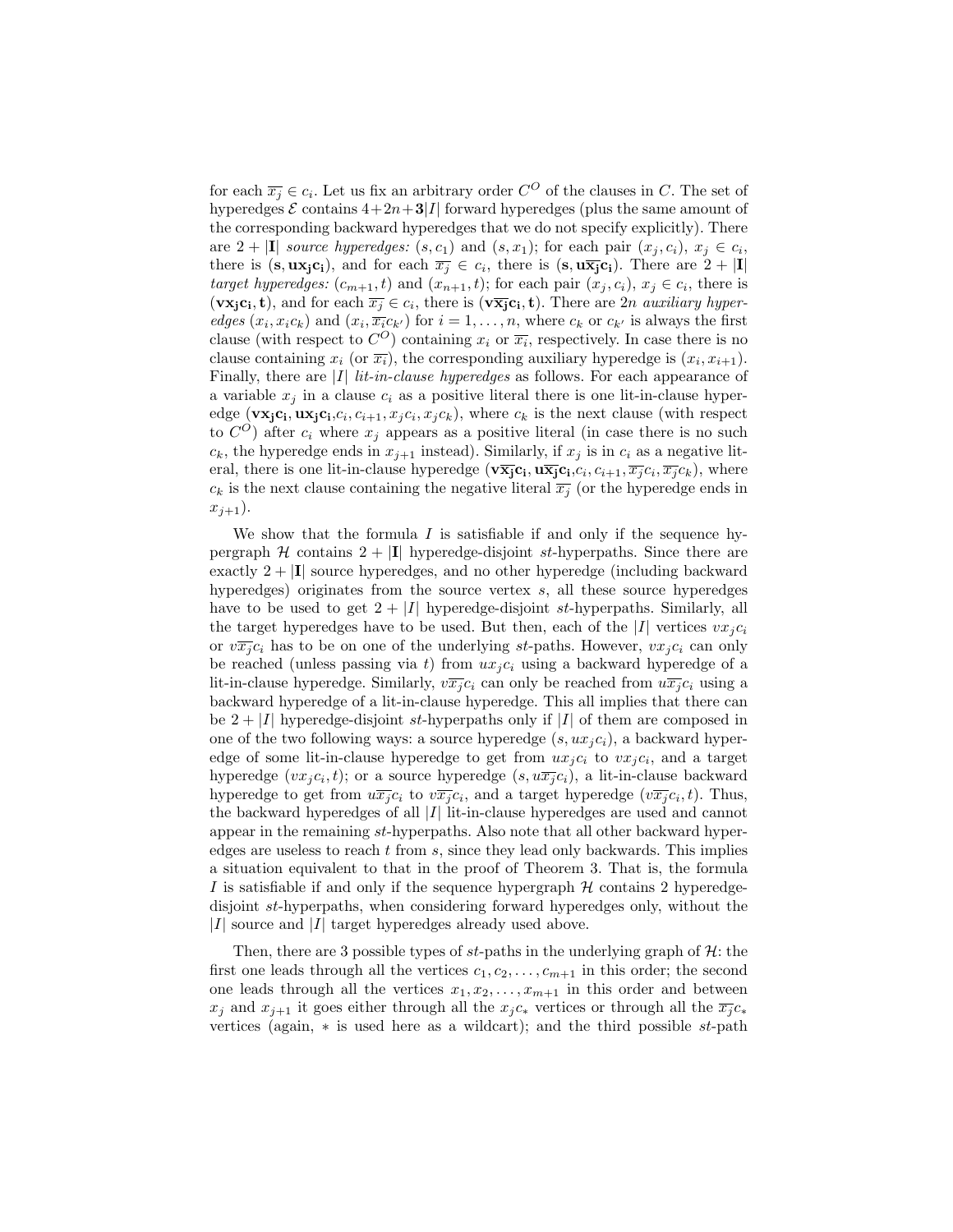starts the same as the first option and ends as the second one. Based on this observation, notice that there can be at most 2 hyperedge-disjoint st-hyperpaths: necessarily, one of them has an underlying path of the first type, while the other one has an underlying path of the second type.

From a satisfying assignment A of I we can construct the two disjoint  $st$ hyperpaths as follows. One hyperpath leads from s to t via the vertices  $c_1, c_2, \ldots$ ,  $c_{m+1}$ , and to move from  $c_i$  to  $c_{i+1}$  it uses a lit-in-clause hyperedge that corresponds to a pair  $(l, c_i)$  such that l is one of the literals that satisfy the clause  $c_i$  in A. The second hyperpath has an underlying path of the second type, it leads via  $x_1, x_2, \ldots, x_{n+1}$ , and from  $x_j$  to  $x_{j+1}$  it uses the vertices containing only the literals that are not satisfied by the assignment A. Thus, the second hyperpath uses only those lit-in-clause hyperedges that correspond to pairs containing literals that are not satisfied by A. This implies that the two constructed st-hyperpaths are hyperedge-disjoint.

Let P and Q be two hyperedge-disjoint st-hyperpaths of  $H$ , considering only the forward hyperedges, without the source hyperedges that lead to vertices  $ux_*c_*$  or  $u\bar{x}_*c_*$ . Let P have an underlying path p of the first type and Q has an underlying path  $q$  of the second type. We can construct a satisfying assignment for  $I$  by setting to TRUE the literals opposite to those that occur in the vertices on q. Then, the hyperpath P suggests how the clauses of I are satisfied by this  $\Box$ assignment.

Theorem 10. The minimum st-hypercut problem in sequence hypergraphs with backward hyperedges is NP-hard.

Proof. We construct a reduction from the NP-hard vertex cover problem. Let I be an instance of the vertex cover problem, given as an undirected graph  $I =$  $(U, F)$ , with the vertex set  $U = \{u_1, \ldots, u_n\}$ , and the edge set  $F = \{f_1, \ldots, f_m\}$ .

To construct from  $I$  an instance  $I'$  of the minimum st-hypercut problem in acyclic sequence hypergraphs, we fix an order of the vertices and edges of I as follows. Let  $U^O = (u_1, \ldots, u_n)$  be an arbitrary order on the vertices of U. From every edge in  $F$  we create an ordered edge, where the vertices of the edge are ordered naturally according to  $U^O$ . Let  $F'$  denote the set of the created ordered edges, and let  $F^O$  be the edges  $F'$  ordered lexicographically according to  $U^O$ .

We construct the sequence hypergraph  $\mathcal{H} = (\mathcal{V}, \mathcal{E})$  of  $I'$  as follows (cf. Figure 10 along with the construction). The construction is very similar to that in the proof of Theorem 4, so we highlight the changes in bold. One major change is that now for every hyperedge there is a backward hyperedge. For simplicity, we divide all the sequence hyperedges into pairs of mutually backward sequence hyperedges, and we refer to one sequence hyperedge of each pair as forward hyperedge (and to the other as its backward hyperedge). For simplicity of the construction, we describe explicitly only the forward hyperedges, and each of them implicitly defines a backward hyperedge.

The set of vertices V consists of  $3m + 2 + 2n$  vertices: a source vertex s and a target vertex t; for each edge  $f_i \in F^O$ ,  $i = 1, ..., m$ , there are three vertices  $v_{(i,1)}, v_{(i,2)}$ , and  $v_{(i,3)}$ ; and finally, for each vertex  $u_k \in U^O$ ,  $k = 1, \ldots, n$ , there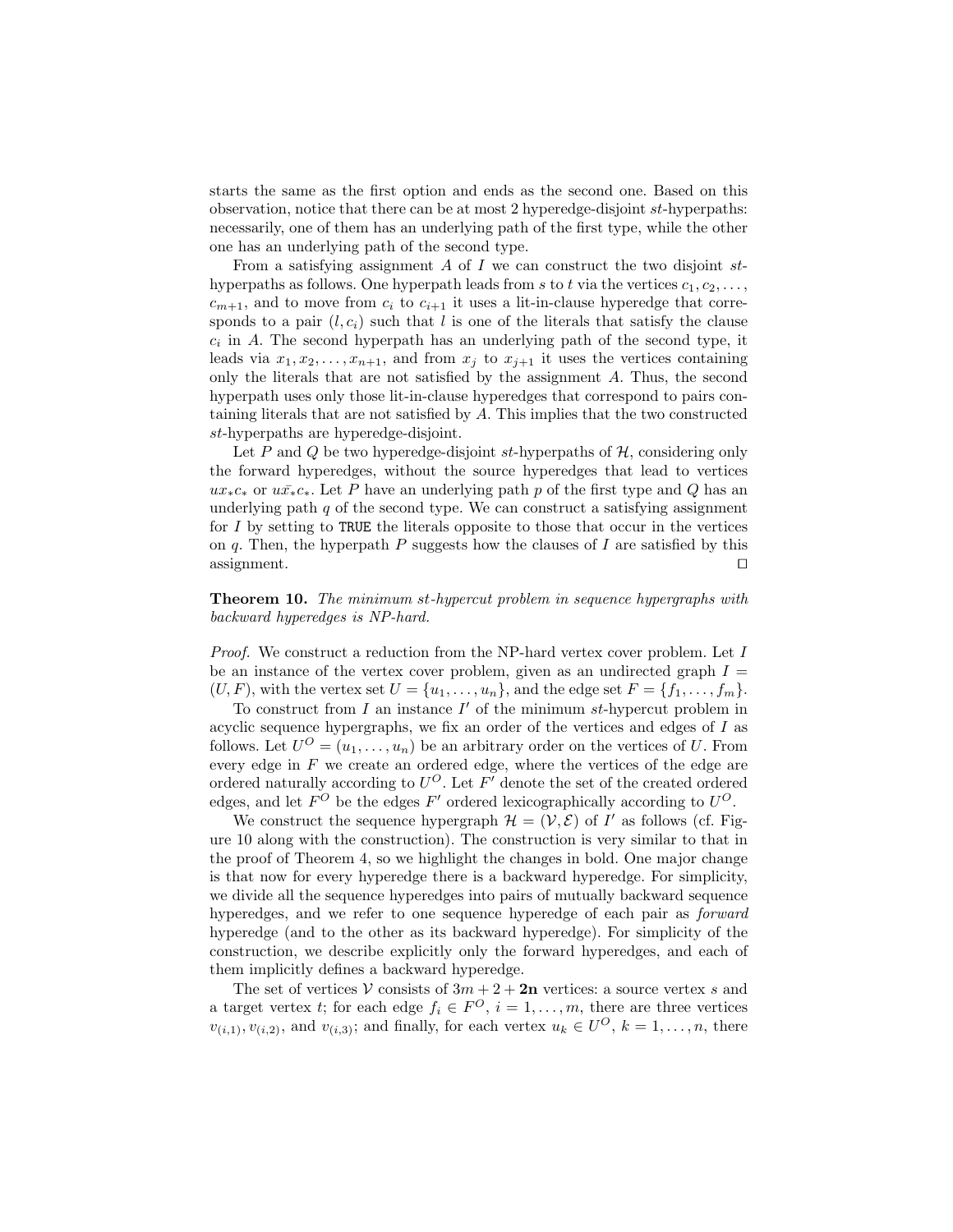

Fig. 10. Minimum st-hypercut in sequence hypergraphs with backward hyperedges is NP-hard.

are two vertices  $a_k$  and  $b_k$ . The set of hyperedges  $\mathcal E$  contains  $2m + 3n$  forward hyperedges (plus the same amount of the corresponding backward hyperedges that we do not specify explicitly). There are m type-1 source hyperedges of the form  $(s, v_{(i,1)})$ , each of them connects s to one vertex  $v_{(i,1)}$ , and there are n type-2 source hyperedges of the form  $(s, a_k)$ , connecting s to  $a_k$ , for  $k = 1, ..., n$ . There are m type-1 target hyperedges of the form  $(v_{(i,3)}, t)$ , each of them connects one vertex  $v_{(i,3)}$  to t, and there are n type-2 hyperedges of the form  $(\mathbf{b}_k, \mathbf{t})$ , connecting  $\mathbf{b_k}$  to t, for  $k = 1, ..., n$ . And finally, there are *n vertex hyperedges*, each corresponds to one of the vertices in  $U$ , that are constructed as follows.

For a vertex  $u_k \in U$  of the graph I, we describe the sequence of vertices in the corresponding vertex hyperedge  $E_{u_k}$  iteratively. We start with a sequence containing  $E_{u_k} = \mathbf{b_k}$ . We consider the edges  $F^O$  in order, and for each edge  $f_i \in F^O$  that contains  $u_k$  we prolong the sequence of  $E_{u_k}$  as follows. If  $f_i$ contains  $u_k$  as the first vertex, we append  $v_{(i,1)}$  and  $v_{(i,2)}$  to  $E_{u_k}$ . Otherwise,  $f_i$ contains  $u_k$  as the second vertex, and we append  $v_{(i,2)}$  and  $v_{(i,3)}$  to  $E_{u_k}$ . Once all edges containing  $u_k$  have been considered, we append  $\mathbf{a_k}$  to  $E_{u_k}$ . We denote by  $E'_{u_k}$  the corresponding backward vertex hyperedge.

Now consider the edges of the obtained hyperedge  $E_{u_k}$  and note the form they can have. The first edge is an edge  $(\mathbf{b}_k, v_{(i,j)})$  for some  $j \in \{1,2\}$  and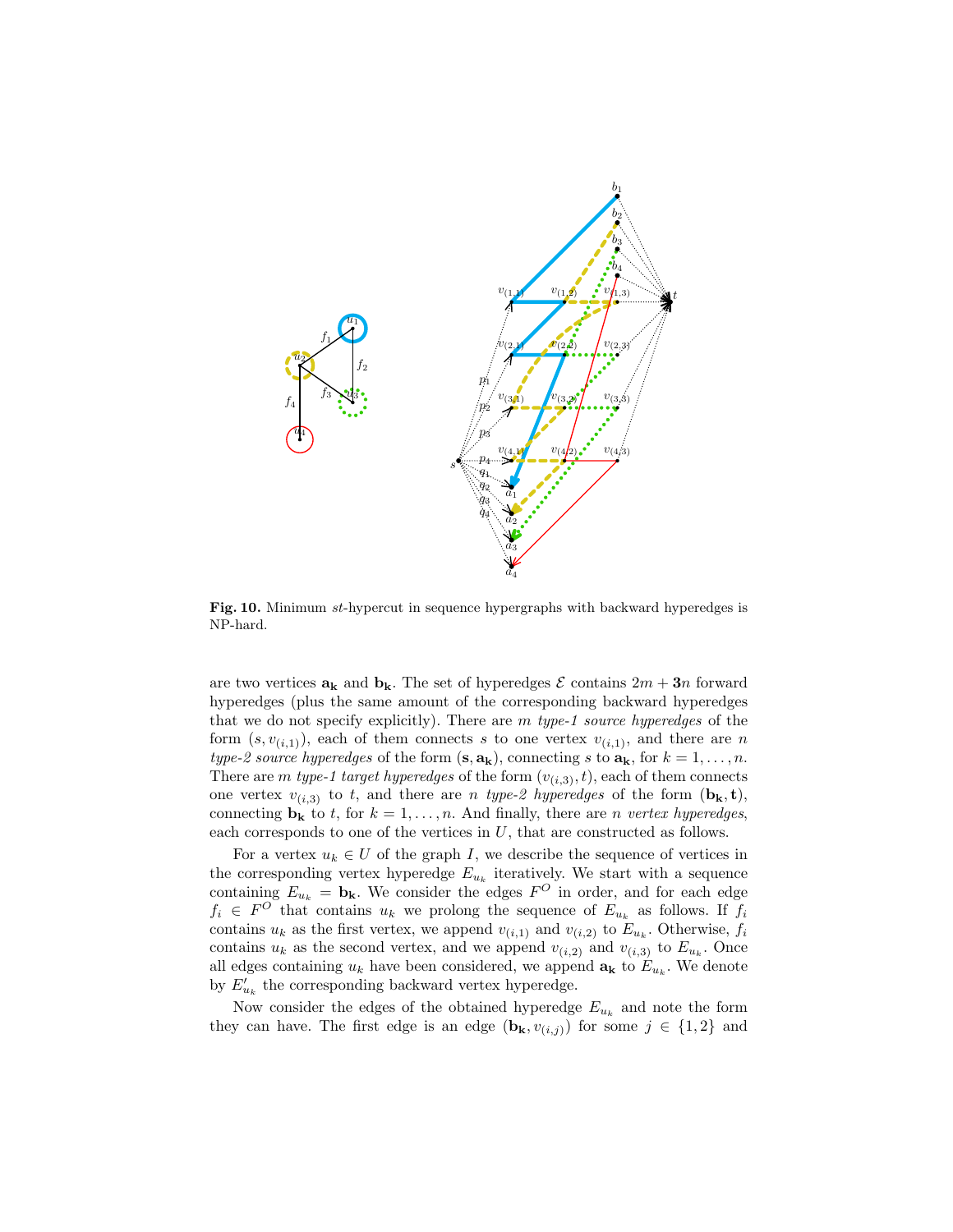some  $i \in [m]$ . The last edge is an edge  $(\mathbf{v}_{(i,j)}, a_k)$  for some  $j \in \{2,3\}$  and some  $i \in [m]$ . The remaining edges are of two main types: There are edges of the form  $(v_{(i,1)}, v_{(i,2)})$  and  $(v_{(i,2)}, v_{(i,3)})$  for some  $i \in [m]$ , and there are edges of the form  $(v_{(i,2)}, v_{(j,1)}), (v_{(i,3)}, v_{(j,2)}),$  and  $(v_{(i,3)}, v_{(j,1)})$  for some  $i < j$ ,  $i, j \in [m]$ . Note that, due to the fact that the edges in  $F^O$  are ordered lexicographically, all the edges of the vertex hyperedge  $E_{u_k}$  take one of the forms described above. Also note that, due to the direct correspondence between the vertices in  $U$  and vertex hyperedges, each tuple  $(v_{(i,j)}, v_{(i,j+1)})$  is part of (i.e., an edge of) exactly one of the hyperedges.

Let us now observe that there always exists a minimum st-hypercut that does not contain any type-2 source hyperedges or type-2 target hyperedges. Clearly, none of the backward type-2 source hyperedges or type-2 target hyperedges are in a minimum st-hypercut, since each consists of a single edge that either leads to s or from t. Notice that in the underlying graph G of H, for each  $k = 1, \ldots, n$ , there is only one outgoing edge from  $a_k$  (other than to s), and this edge belongs only to the backward vertex hyperedge  $E'_{u_k}$ . Similarly, there is only one incoming edge from  $\mathbf{b}_k$  (other than from t) and this edge belongs only to the backward vertex hyperedge  $E'_{u_k}$ . Consequently, every forward type-2 source hyperedge or type-2 target hyperedge in an  $st$ -hypercut  $C$  can be substituted for a backward vertex hyperedge, and the resulting set is an st-hypercut of size equal to or smaller than  $C$ . Thus, there exists a minimum st-hypercut  $C$  which does not contain type-2 source or type-2 target hyperedges. Now observe that such an st-hypercut C has to contain all the backward vertex hyperedges, as otherwise, for some  $k$ , the underlying graph of  $(\mathcal{V}, \mathcal{E} \setminus C)$  would contain an st-path using the type-2 source hyperedge from  $s$  to  $\mathbf{a_k}$ , the backward vertex hyperedge  $E'_{u_k}$  from  $\mathbf{a_k}$  to **, and the type-2 target hyperedge from**  $**b**<sub>k</sub>$  **to t. Now we show that each type-1** source or type-1 target hyperedge in  $C$  can be substituted by a forward vertex hyperedge. Let B be the set of all backward vertex hyperedges. Notice that in the underlying graph of  $(\mathcal{V}, \mathcal{E} \setminus B)$ , the only outgoing edges from  $v_{(i,1)}$  lead to s or  $v_{(i,2)}$ , for  $i = 1, \ldots, m$ ; and similarly, the only incoming edges to  $v_{(i,3)}$  come from t or  $v_{(i,2)}$ . (And clearly, the hyperedges  $(v_{(i,1)}, s)$  and  $(t, v_{(i,3)})$  are not part of any st-hyperpath.) Since for each i, the tuple  $(v_{(i,j)}, v_{(i,j+1)})$  is an edge of exactly one hyperedge, every type-1 source hyperedge  $(s, v_{(i,1)})$  in an st-hypercut C can be substituted by the forward vertex hyperedge containing the edge  $(v_{(i,1)}, v_{(i,2)})$ ; and every type-1 target hyperedge  $(v_{(i,3)}, t)$  can be substituted for the forward vertex hyperedge containing the edge  $(v_{(i,2)}, v_{(i,3)})$ , and the resulting set is an st-hypercut of size equal to or smaller than  $C$ . Thus, there exists an optimum solution that contains only vertex hyperedges, and in particular, it contains all the backward vertex hyperedges.

Now observe that any minimum  $st$ -hypercut  $C$  consisting of vertex hyperedges only must for each  $i = 1, \ldots, m$  "hit" either the edge  $(v_{(i,1)}, v_{(i,2)})$  or  $(v_{(i,2)}, v_{(i,3)})$  (i.e., one of those two edges is an edge of some hyperedge in C). Otherwise, the underlying graph of  $(\mathcal{V}, \mathcal{E} \setminus C)$  would contain an st-path  $p_i =$  $s, v_{(i,1)}, v_{(i,2)}, v_{(i,3)}, t.$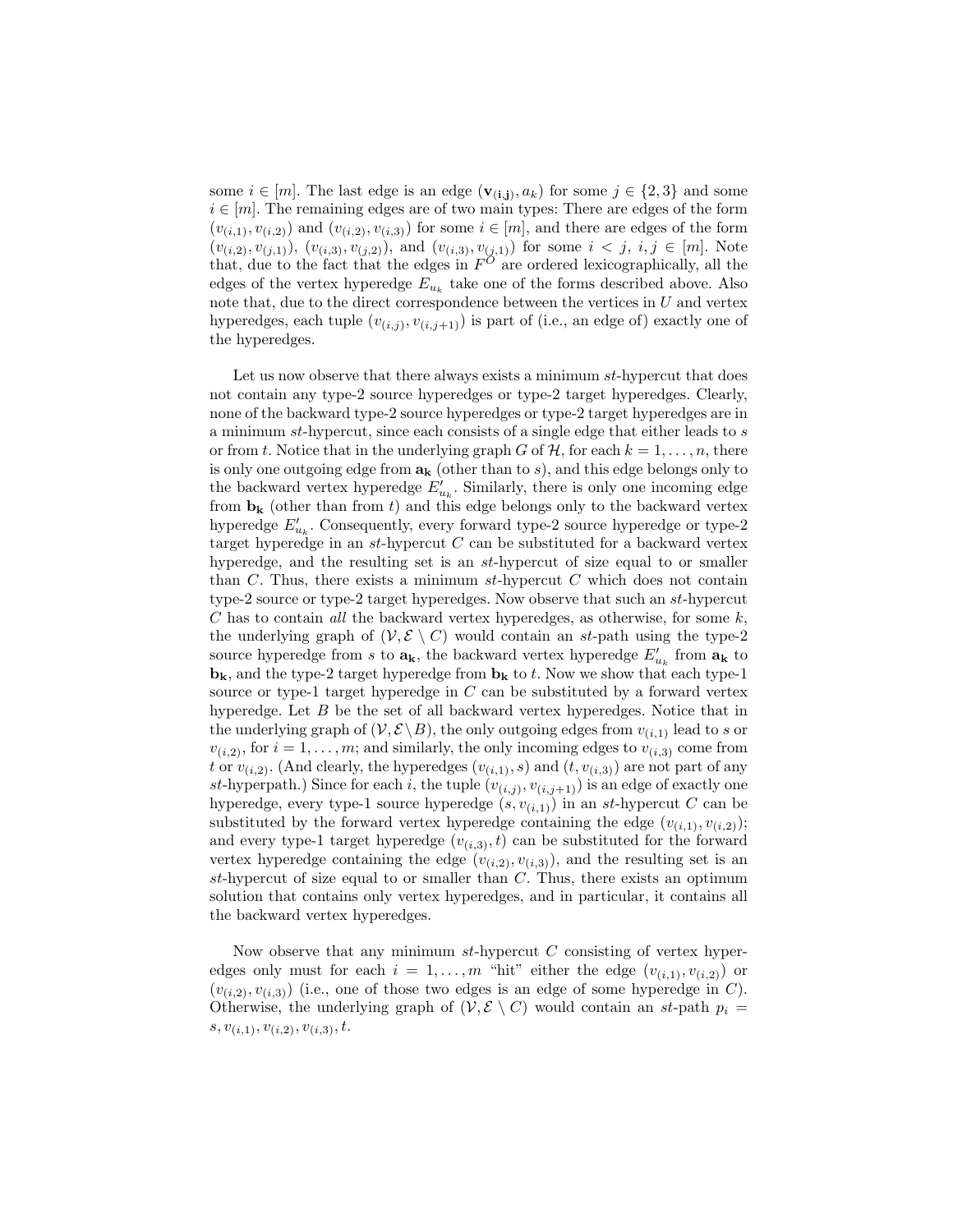Let  $\mathcal{S}' \subseteq \mathcal{H}$  be an optimum solution to the instance  $I'$  that contains only vertex hyperedges. Since  $S'$  contains all n backward vertex hyperedges, it contains  $|\mathcal{S}'|-n$  forward vertex hyperedges. Recall that there is a direct one-to-one mapping between the forward vertex hyperedges and the vertices  $U$  of the instance  $I$ . There is also a direct mapping between each triple  $(v_{(i,1)}, v_{(i,2)}, v_{(i,3)})$  and an edge from F. Since the solution  $\mathcal{S}'$  hits one of the edges  $(v_{(i,1)}, v_{(i,2)})$  or  $(v_{(i,2)}, v_{(i,3)})$ for each i, we can use the mapping to construct a solution  $S \subseteq U$  to the instance I of the original minimum vertex cover problem, such that  $|S| = |S'| - n$ . On the other hand, every solution of size  $k$  to the original vertex cover instance can be mapped, using the same direct one-to-one mapping in the opposite direction, to an st-hypercut of  $H$  of size  $k+n$ . Therefore, an optimum solution for  $I'$  gives us an optimum solution for  $I$ .

Theorem 11. The minimum st-hypercut problem in sequence hypergraphs with backward hyperedges can be 2-approximated.

*Proof.* Let  $\mathcal{H} = (\mathcal{V}, \mathcal{E})$  be a sequence hypergraph with backward hyperedges, and let s and t be two vertices of H. Note that we can partition  $\mathcal{E}$  into  $|\mathcal{E}|/2$  pairs of hyperedges (each pair contains a hyperedge and its backward hyperedge). We construct a (standard) hypergraph  $\mathcal{H}^* = (\mathcal{V}^* = \mathcal{V}, \mathcal{E}^*)$  from  $\mathcal{H}$  in such a way that for each pair of mutually backward sequence hyperedges  $E$  and  $E'$  of  $\mathcal{E}, \mathcal{E}^*$ contains exactly one (non-oriented) hyperedge  $E^*$  that corresponds to the set of vertices of E (and thus also E'). Note that  $\mathcal{E}^*$  may contain multiple hyperedges corresponding to the same set of vertices, and we get that  $\mathcal{E}^*$  contains exactly  $|\mathcal{E}|/2$  hyperedges.

Next, we find a minimum st-hypercut  $X^*$  in  $\mathcal{H}^*$  (this can be done in polynomial time by a transformation of  $\mathcal{H}^*$  into a directed graph and solving a maximum flow problem in it). Clearly,  $|X^*|$  is a lower bound on the size of a minimum st-hypercut in  $H$ . Recall that every hyperedge in  $X^*$  corresponds to 2 sequence hyperedges in  $H$ , thus, by removing all sequence hyperedges corresponding to hyperedges in  $X^*$ , we obtain an st-hypercut in  $\mathcal H$  of size 2  $|X^*|$ .  $\Box$ 

## 8 On Other Algorithmic Problems

We briefly consider some other standard graph algorithmic problems in sequence hypergraphs.

**Definition 7** (rooted spanning hypergraph). Let  $\mathcal{H} = (\mathcal{V}, \mathcal{E})$  be a sequence hypergraph. An s-rooted spanning hypergraph T is a subset of  $\mathcal E$  such that for every  $v \in V$ , T is an sv-hyperpath. The size of T is |T|.

Theorem 12. Finding a minimum s-rooted spanning hypergraph in acyclic sequence hypergraphs is NP-hard to approximate within a factor of  $(1 - \varepsilon) \ln n$ , unless  $P = NP$ .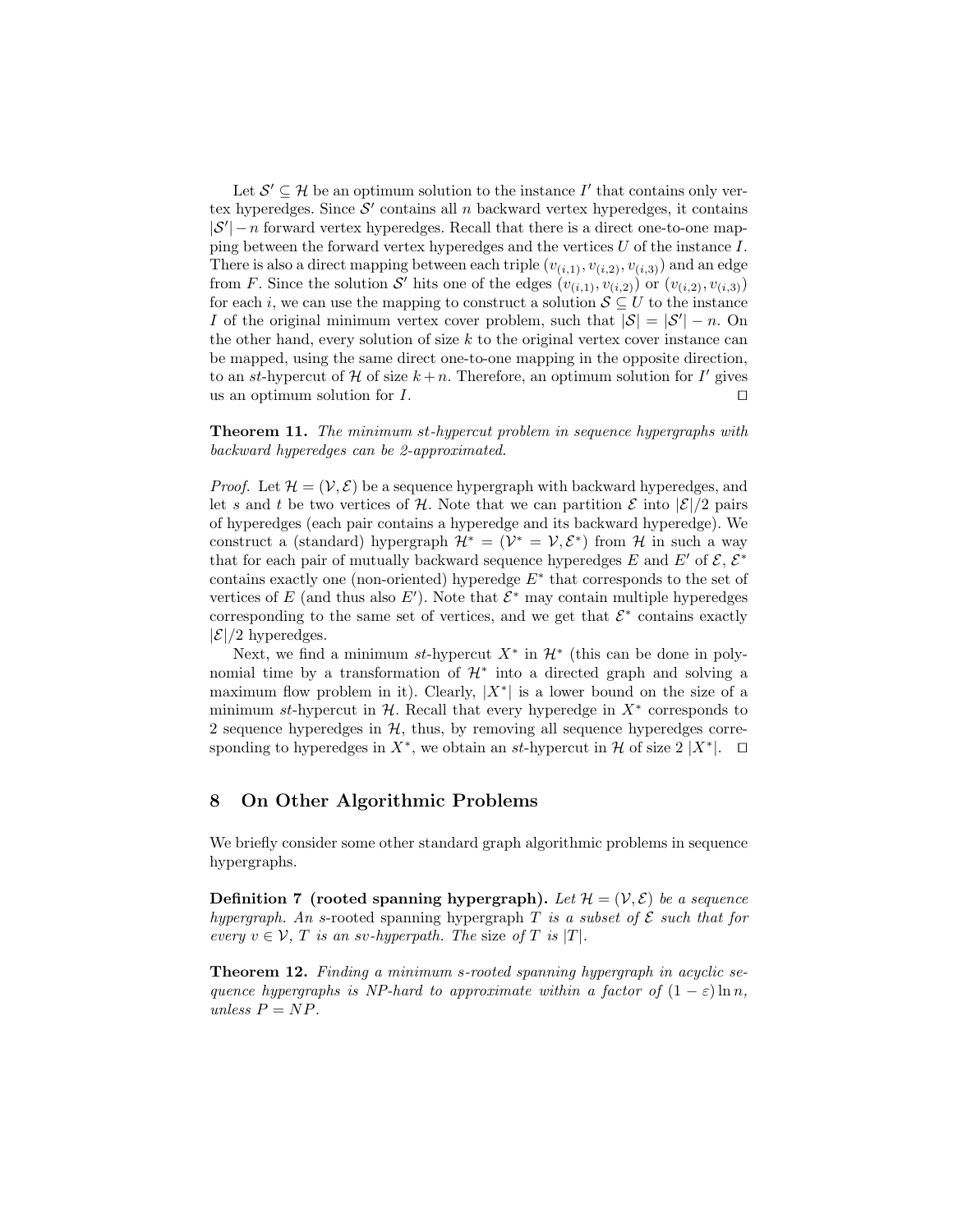![](_page_21_Figure_0.jpeg)

Fig. 11. Minimum s-rooted spanning hypergraph is at least as hard as the minimum set cover problem.

Proof. We construct an approximation-preserving reduction from the set cover problem, which has the claimed inapproximability [10]. Let  $I = (X, S)$  be an instance of the set cover problem, given by a ground set  $X = \{x_1, \ldots, x_n\}$ , and a family of its subsets  $S = \{S_1, \ldots, S_m\}.$ 

We construct from  $I$  an instance  $I'$  of the minimum s-rooted spanning hypergraph problem in sequence hypergraphs (see Figure 11 for an example). Let  $\mathcal{H} = (\mathcal{V}, \mathcal{E})$  be the following sequence hypergraph. The set of vertices  $\mathcal{V} = \{s, v_1, \ldots, v_n\}$  contains one vertex  $v_i$  for each  $x_i \in X$ , and a source vertex s. Let  $V^O$  be an arbitrary fixed order on the vertices  $\mathcal V$ . There are m hyperedges in  $\mathcal{E} = \{E_1, \ldots, E_m\}$ , one for each set in S. For a set  $S_i \in \mathcal{S}$ , let us take the vertices that correspond to the elements in  $S_i$  and order them according to  $V^O$  to obtain  $(v_{i_1}, v_{i_2}, \ldots, v_{i_r})$ . Then the sequence of the hyperedge  $E_i$  corresponding to  $S_i$  is simply  $(s, v_{i_1}, v_{i_2}, \ldots, v_{i_r})$ . The constructed sequence hypergraph is acyclic, as all the edges of its hyperedges agree with  $V^O$ .

It remains to show that from a minimum s-rooted spanning hypergraph T for  $I'$  a minimum set cover for  $I$  of the same size can be constructed. By definition, T is the smallest subset of  $\mathcal E$  that allows to reach from s any other vertex in V. Moreover, since  $H$  is acyclic and each hyperedge starts at s, for each vertex  $v \in V$ , it is enough to choose one of the hyperedges in  $\mathcal{E}$  (containing v) to reach  $v$  from  $s$ . This, together with the one-to-one correspondence between the hyperedges in  $\mathcal E$  and sets in  $\mathcal S$ , provides us with a prescription for a minimum set cover for I of size  $|T|$ . On the other hand, we can map any solution of the original minimum set cover instance to a minimum s-rooted spanning hypergraph of the same size.  $\square$ 

Definition 8 (strongly connected component). Let  $\mathcal{H} = (\mathcal{V}, \mathcal{E})$  be a sequence hypergraph. We say that a set  $C \subseteq \mathcal{E}$  forms a strongly connected component if for every two vertices  $u, v \in V'$ , with  $V'$  being all the vertices of V present in C, the set C contains a uv-hyperpath. We say that the vertices in  $\mathcal{V}'$ are covered by C.

Clearly, we can decide in polynomial time whether a given set of hyperedges C forms a strongly connected component as follows. Consider the underlying graph G of  $\mathcal H$  induced by the set of sequence hyperedges C and find a maximum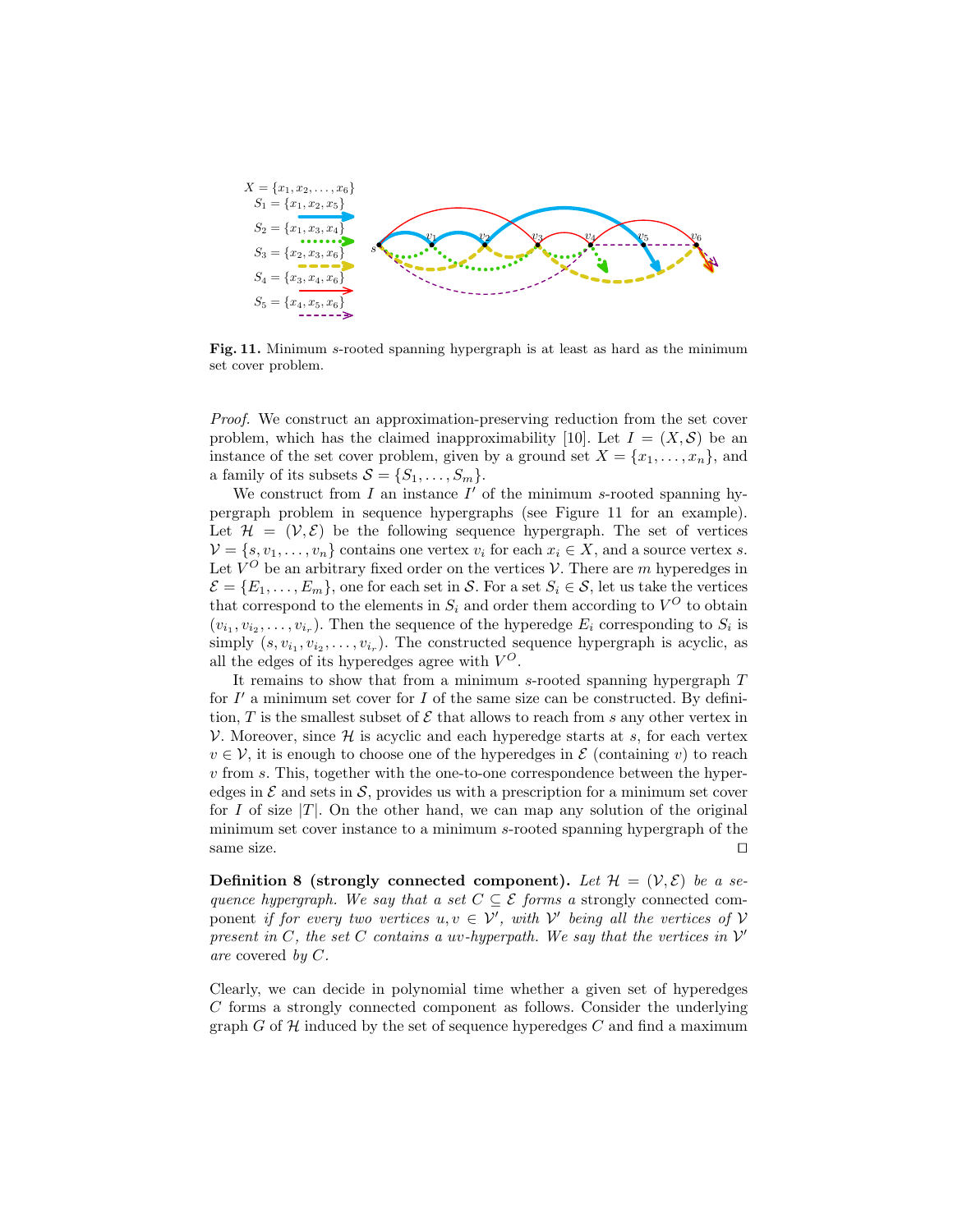![](_page_22_Figure_0.jpeg)

Fig. 12. For a given sequence hypergraph, it is NP-hard to find a minimum non-empty set of sequence hyperedges that forms a strongly connected component.

strongly connected component there. If this component spans the whole  $G$ , then C is a strongly connected component in  $\mathcal{H}$ .

**Theorem 13.** Given a sequence hypergraph  $\mathcal{H} = (\mathcal{V}, \mathcal{E})$ , it is NP-hard to find a minimum number of hyperedges that form a strongly connected component  $C$  so that a) C is any non-empty set, or b) all the vertices in V are covered by C.

Proof. Variant b) is clearly NP-hard by a reduction from the Hamiltonian cycle problem: Consider a standard directed graph  $G = (V, E)$  and view it as a sequence hypergraph, where each sequence hyperedge is just an edge of  $G$ . Then, by finding a strongly connected component that covers all the vertices of V and uses the minimum number of sequence hyperedges (i.e., normal edges) we can solve the Hamiltonian cycle problem in  $G$  (either the component consists of  $|V|$ edges or more).

We show NP-hardness of variant a) by a reduction from the APX-hard set cover problem [10]. Let  $I = (X, S)$  be an instance of the set cover problem, given by a ground set  $X = \{x_1, \ldots, x_n\}$ , and a family of its subsets  $S = \{S_1, \ldots, S_m\}$ .

From I we construct a sequence hypergraph  $\mathcal{H} = (\mathcal{V}, \mathcal{E})$  as follows (see Figure 12 for an example). The set of vertices  $V = \{s, t, v_1, \ldots, v_n, u_1, \ldots, u_n\}$  contains one vertex  $v_i$  and one vertex  $u_i$  for each  $x_i \in X$ , a source vertex s, and a target vertex t. Let  $X^O$  be an arbitrary fixed order on the elements of X. The set of sequence hyperedges  $\mathcal E$  consists of  $m + n + 1$  hyperedges. There are n element hyperedges: for each element  $x_i$  in X (*i*-th element of X in the order  $X^{O}$ ), there is a hyperedge  $(v_i, u_i, u_{i-1})$ , the hyperedge  $(v_1, u_1, s)$  corresponding to  $x_1$  ends at s instead. There is one target hyperedge  $(t, u_n)$ . Finally, there are m set hyperedges, one for each set in S defined as follows. For every set  $S_i \in \mathcal{S}$ , we take the vertices from  $\{v_1, \ldots, v_n\}$  that correspond to the elements in  $S_i$  and order them according to  $X^O$  to obtain  $(v_{i_1}, v_{i_2}, \ldots, v_{i_r})$ . Then the sequence of the hyperedge  $E_i$  corresponding to  $S_i$  is simply  $(s, v_{i_1}, v_{i_2}, \ldots, v_{i_r}, t)$ .

It remains to show that a minimum set cover for I can be constructed from a minimum non-empty set of sequence hyperedges of  $H$  that form a strongly connected component. Let  $O$  be such a non-empty set of hyperedges. First observe that if  $O$  contains any set hyperedge, then  $O$  must contain all the element hyperedges and the target hyperedge. This follows from the fact that if O con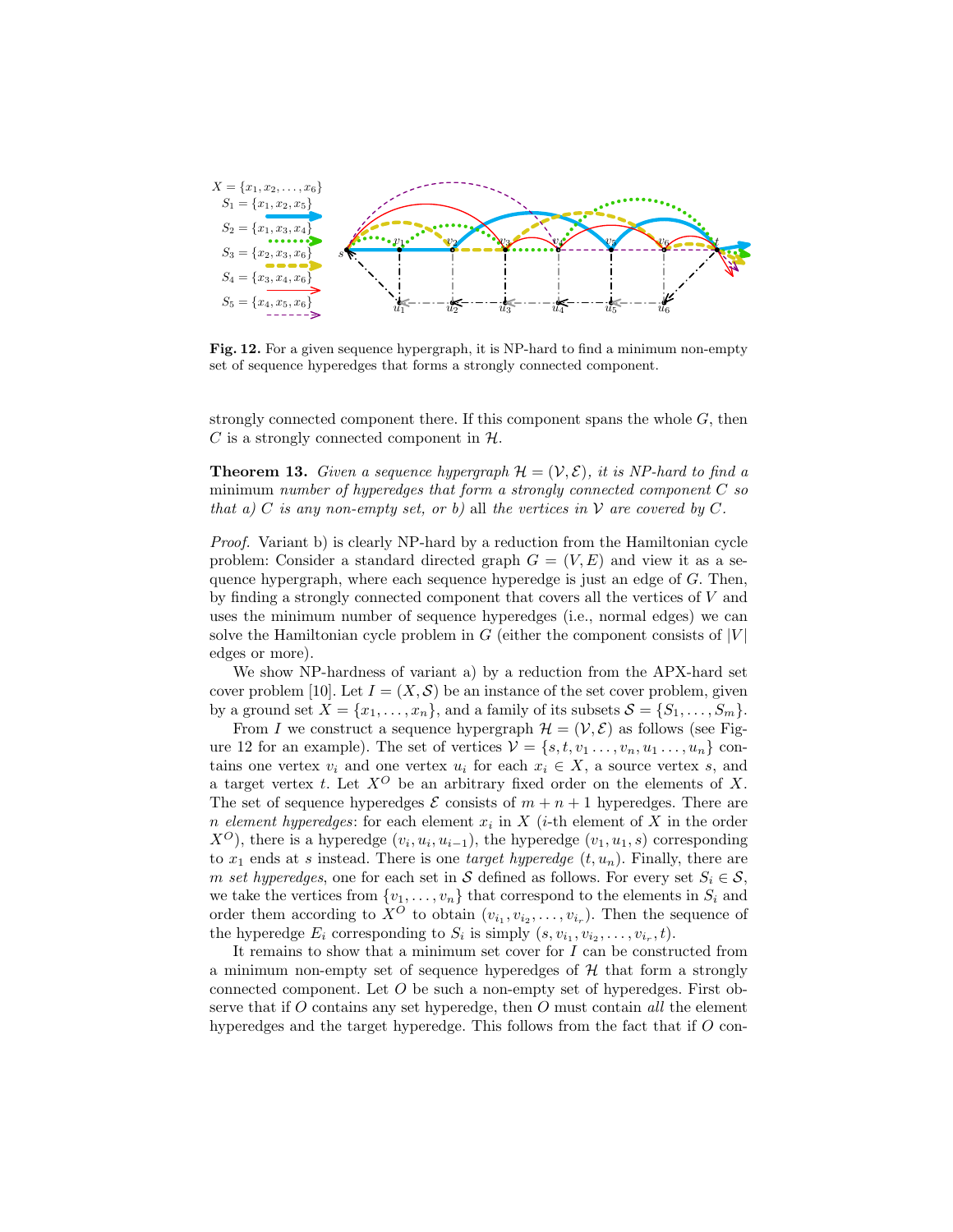tains a set hyperedge, then s and t are covered by  $O$ , and  $O$  must contain a ts-hyperpath, but the only ts-hyperpath clearly consists of all element hyperedges plus the target hyperedge. Clearly, if  $O$  contains an element hyperedge or a target hyperedge, then either some  $v_i$  or t is covered by O, and thus O must contain a hyperpath that leads to  $v_i$  or  $t$ , respectively. However, the only sequence hyperedges that can reach  $v_i$  or t are the set hyperedges. Therefore,  $O$ always contains at least one set hyperedge and all the element hyperedges and the target hyperedge. However, this implies that all the vertices have to be covered by O, which, in particular, implies that O must contain an  $sv_i$ -hyperpath for each  $v_i$ . Therefore, O consists of all element hyperedges, the target hyperedge, and the smallest subset of the set hyperedges that allows to reach from s any vertex  $v_i \in V$ . In other words, for each vertex  $v_i \in V$ , O must contain a set hyperedge that can reach  $v_i$  from s. This, together with the one-to-one correspondence between the set hyperedges in  $\mathcal E$  and sets in  $\mathcal S$ , provides us with a prescription for a minimum set cover for I of size  $|O| - n - 1$ . On the other hand, using the same mapping in the opposite direction, we can map any solution of the original minimum set cover instance to a minimum non-empty set of sequence hyperedges of  $\mathcal H$  that form a strongly connected component.  $\Box$ 

**Theorem 14.** Given a sequence hypergraph  $\mathcal{H} = (\mathcal{V}, \mathcal{E})$ , finding a maximum number of hyperedges that form a strongly connected component  $C$  so that a)  $C$ is any non-empty set, or b) all the vertices in  $V$  are covered by  $C$ , is polynomialtime solvable.

Proof. As discussed above, for a given set of hyperedges, we can decide in polynomial time whether it forms a strongly connected component or not. Thus, in particular, we can check whether the set  $\mathcal E$  forms a strongly connected component. In case it does, variant b) is solved trivially by taking all the hyperedges in  $\mathcal E$ . Otherwise, this variant has no solution, because there is no strongly connected component covering all vertices in  $\mathcal V$ .

To solve variant a), we start with te set of all hyperedges  $\mathcal E$  and during the process, we iteratively remove those hyperedges that cannot be part of a feasible solution. Iteratively, we find strongly connected components in the underlying graph induced by the current set of hyperedges and remove all the sequence hyperedges that occur in two or more components (as these cannot be a part of a single strongly connected component), and repeat. Once no more hyperedges can be removed, we reached a situation, where each of the remaining hyperedges is in exactly one strongly connected component. Thus, the solution is defined by the component that contains the maximum number of hyperedges.  $\Box$ 

#### References

- 1. Ausiello, G., Franciosa, P.G., Frigioni, D.: Directed hypergraphs: Problems, algorithmic results, and a novel decremental approach. In: Theoretical Computer Science, pp. 312–328. Springer (2001)
- 2. Ausiello, G., Giaccio, R., Italiano, G.F., Nanni, U.: Optimal traversal of directed hypergraphs. Tech. rep. (1992)